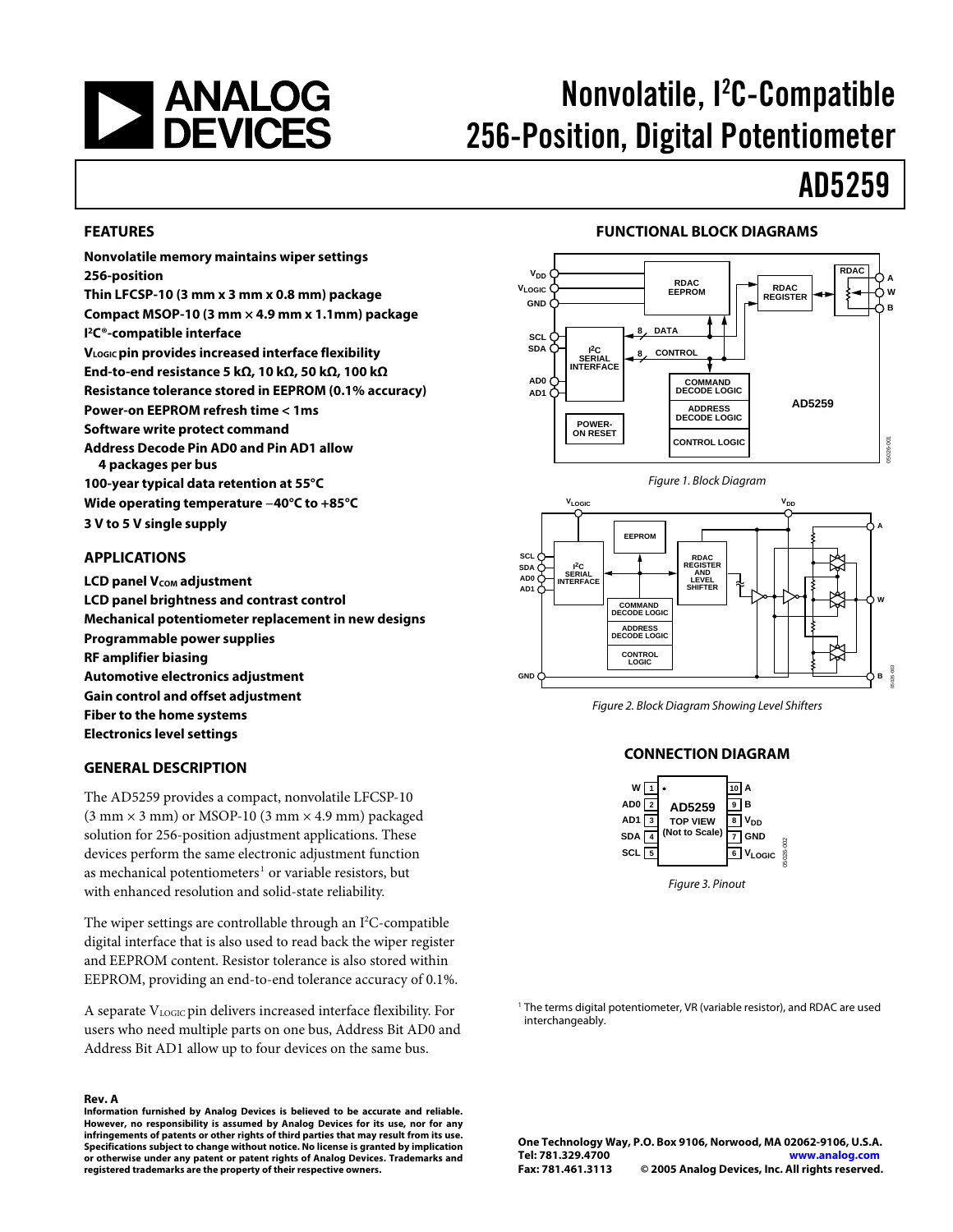# **TABLE OF CONTENTS**

| Programming the Potentiometer Divider  14 |
|-------------------------------------------|
|                                           |
|                                           |
|                                           |
|                                           |

## **REVISION HISTORY**

| $7/05$ – Rev. 0 to Rev. A                                   |  |
|-------------------------------------------------------------|--|
|                                                             |  |
| Changes to Features Section and                             |  |
|                                                             |  |
|                                                             |  |
|                                                             |  |
|                                                             |  |
|                                                             |  |
|                                                             |  |
| Changes to I <sup>2</sup> C-Compatible Interface Section 15 |  |
|                                                             |  |
| Changes to Multiple Devices on One Bus Section 19           |  |
|                                                             |  |
|                                                             |  |
|                                                             |  |

2/05 - Revision 0: Initial Version

| $\cdot$ 3 |                                                          |
|-----------|----------------------------------------------------------|
| $\cdot$ 3 |                                                          |
| . 5       |                                                          |
| . 6       |                                                          |
| . 6       |                                                          |
| . 7       |                                                          |
| . 8       | ESD Protection of Digital Pins and Resistor Terminals 19 |
| 13        |                                                          |
| 14        |                                                          |
| 14        |                                                          |
| 14        |                                                          |
| 15        |                                                          |
| 15        |                                                          |
| 15        |                                                          |
| 15        |                                                          |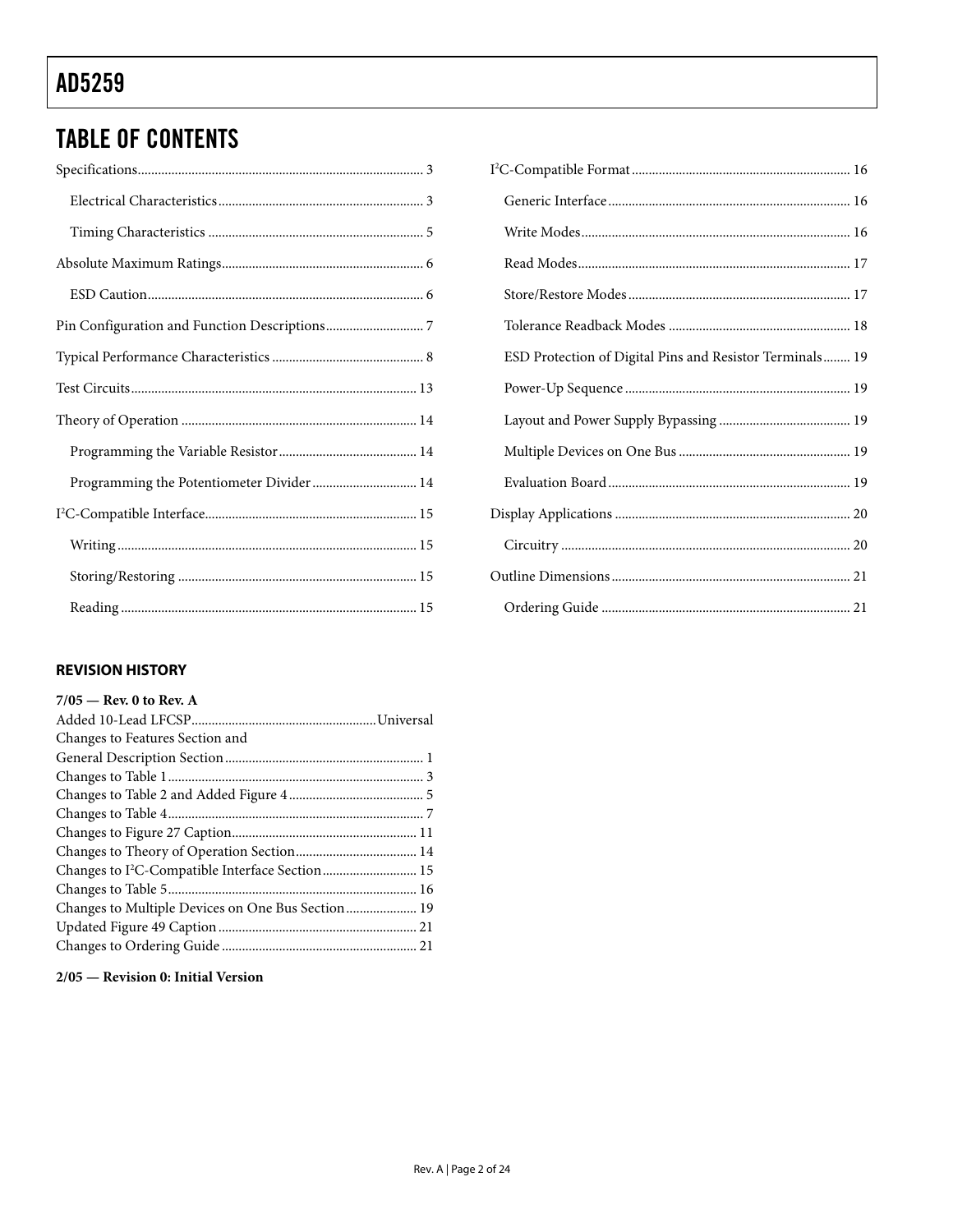## <span id="page-2-1"></span><span id="page-2-0"></span>**SPECIFICATIONS**

## **ELECTRICAL CHARACTERISTICS**

 $V_{\text{DD}} = V_{\text{LOGIC}} = 5$  V ± 10% or 3 V ± 10%;  $V_{\text{A}} = V_{\text{DD}}$ ;  $V_{\text{B}} = 0$  V;  $-40^{\circ}\text{C} < T_{\text{A}} < +85^{\circ}\text{C}$ , unless otherwise noted.

**Table 1.** 

| <b>Parameter</b>                           | Symbol                                                        | <b>Conditions</b>                              | Min          | Typ <sup>1</sup> | <b>Max</b>  | <b>Unit</b> |  |  |
|--------------------------------------------|---------------------------------------------------------------|------------------------------------------------|--------------|------------------|-------------|-------------|--|--|
| DC CHARACTERISTICS:                        |                                                               |                                                |              |                  |             |             |  |  |
| RHEOSTAT MODE                              |                                                               |                                                |              |                  |             |             |  |  |
| <b>Resistor Differential Nonlinearity</b>  | <b>R-DNL</b>                                                  | $R_{WB}$ , $V_A$ = no connect                  |              |                  |             | <b>LSB</b>  |  |  |
| 5 k $\Omega$                               |                                                               |                                                | $-1$         | ±0.2             | $+1$        |             |  |  |
| $10 k\Omega$                               |                                                               |                                                | $-1$         | ±0.1             | $+1$        |             |  |  |
| 50 k $\Omega$ /100 k $\Omega$              |                                                               |                                                | $-0.5$       | ±0.1             | $+0.5$      |             |  |  |
| <b>Resistor Integral Nonlinearity</b>      | R-INL                                                         | $R_{WB}$ , $V_A$ = no connect                  |              |                  |             | <b>LSB</b>  |  |  |
| 5 k $\Omega$                               |                                                               |                                                | $-4$         | ±0.3             | $+4$        |             |  |  |
| $10 k\Omega$                               |                                                               |                                                | $-2$         | ±0.2             | $+2$        |             |  |  |
| 50 kΩ/100 kΩ                               |                                                               |                                                | $-1$         | ±0.4             | $+1$        |             |  |  |
| Nominal Resistor Tolerance                 | $\Delta R_{AB}$                                               | $T_A = 25^{\circ}C$ , $V_{DD} = 5.5 V$         | $-30$        |                  | $+30$       | $\%$        |  |  |
| Resistance Temperature Coefficient         | $(\Delta R_{AB} \times 10^6)$ /<br>$(R_{AB} \times \Delta T)$ | $Code = 0x00/0x80$                             |              | 500/15           |             | ppm/°C      |  |  |
| <b>Total Wiper Resistance</b>              | R <sub>WB</sub>                                               | $Code = 0x00$                                  |              | 75               | 350         | Ω           |  |  |
| DC CHARACTERISTICS:                        |                                                               |                                                |              |                  |             |             |  |  |
| POTENTIOMETER DIVIDER MODE                 |                                                               |                                                |              |                  |             |             |  |  |
| Differential Nonlinearity                  | <b>DNL</b>                                                    |                                                |              |                  |             | <b>LSB</b>  |  |  |
| 5 k $\Omega$                               |                                                               |                                                | $-1$         | ±0.2             | $+1$        |             |  |  |
| $10 k\Omega$                               |                                                               |                                                | $-0.5$       | ±0.1             | $+0.5$      |             |  |  |
| 50 kΩ/100 kΩ                               |                                                               |                                                | $-0.5$       | ±0.2             | $+0.5$      |             |  |  |
| <b>Integral Nonlinearity</b>               | <b>INL</b>                                                    |                                                |              |                  |             | <b>LSB</b>  |  |  |
| 5 k $\Omega$                               |                                                               |                                                | $-1$         | ±0.2             | $+1$        |             |  |  |
| $10 k\Omega$                               |                                                               |                                                | $-0.5$       | ±0.1             | $+0.5$      |             |  |  |
| 50 k $\Omega$ /100 k $\Omega$              |                                                               |                                                | $-0.5$       | ±0.1             | $+0.5$      |             |  |  |
| <b>Full-Scale Error</b>                    | <b>V</b> <sub>WFSE</sub>                                      | $Code = 0xFF$                                  |              |                  |             | <b>LSB</b>  |  |  |
| 5 k $\Omega$                               |                                                               |                                                | $-7$         | $-3$             | $\mathbf 0$ |             |  |  |
| 10 $k\Omega$                               |                                                               |                                                | $-4$         | $-1.5$           | 0           |             |  |  |
| 50 kΩ/100 kΩ                               |                                                               |                                                | $-1$         | $-0.4$           | 0           |             |  |  |
| Zero-Scale Error                           | <b>V</b> wzse                                                 | $Code = 0x00$                                  |              |                  |             | <b>LSB</b>  |  |  |
| 5 k $\Omega$                               |                                                               |                                                | $\mathbf{0}$ | 2.5              | 4           |             |  |  |
| $10 k\Omega$                               |                                                               |                                                | $\mathbf 0$  | $\mathbf{1}$     | 3           |             |  |  |
| 50 kΩ/100 kΩ                               |                                                               |                                                | $\Omega$     | 0.2              | 0.5         |             |  |  |
| Voltage Divider Temperature<br>Coefficient | $(\Delta V_W \times 10^6)$ /<br>$(V_W \times \Delta T)$       | $Code = 0x00/0x80$                             |              | 60/5             |             | ppm/°C      |  |  |
| <b>RESISTOR TERMINALS</b>                  |                                                               |                                                |              |                  |             |             |  |  |
| Voltage Range                              | $V_{A, B, W}$                                                 |                                                | <b>GND</b>   |                  | $V_{DD}$    | $\sf V$     |  |  |
|                                            |                                                               |                                                |              |                  |             |             |  |  |
| Capacitance A, B                           | $C_{A,B}$                                                     | $f = 1$ MHz, measured to GND,<br>$code = 0x80$ |              | 45               |             | pF          |  |  |
| Capacitance W                              | $C_W$                                                         | $f = 1$ MHz, measured to GND,<br>$code = 0x80$ |              | 60               |             | pF          |  |  |
| Common-Mode Leakage                        | <b>I</b> CM                                                   | $V_A = V_B = V_{DD}/2$                         |              | 10               |             | nA          |  |  |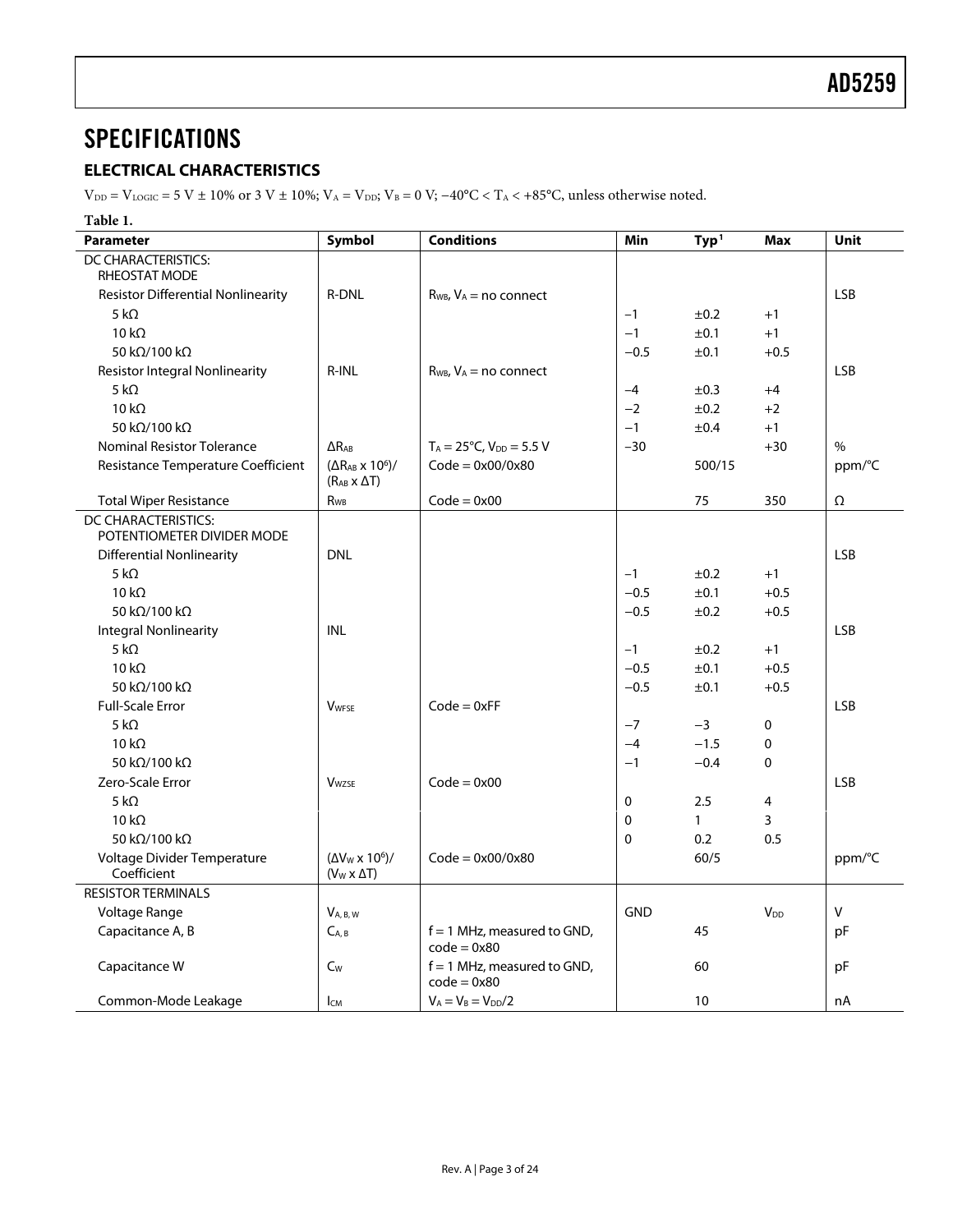<span id="page-3-0"></span>

| <b>Parameter</b>                      | Symbol                   | <b>Conditions</b>                                                   | <b>Min</b>       | Typ <sup>1</sup> | <b>Max</b>       | Unit           |
|---------------------------------------|--------------------------|---------------------------------------------------------------------|------------------|------------------|------------------|----------------|
| DIGITAL INPUTS AND OUTPUTS            |                          |                                                                     |                  |                  |                  |                |
| Input Logic High                      | <b>V<sub>IH</sub></b>    |                                                                     | $0.7 \times V_L$ |                  | $V_L + 0.5$      | $\vee$         |
| Input Logic Low                       | V <sub>IL</sub>          |                                                                     | $-0.5$           |                  | $0.3 \times V_L$ | v              |
| Leakage Current                       | Iц.                      |                                                                     |                  |                  |                  | μA             |
| SDA, AD0, AD1                         |                          | $V_{IN}$ = 0 V or 5 V                                               |                  | 0.01             | ±1               |                |
| SCL - Logic High                      |                          | $V_{IN} = 0 V$                                                      | $-2.5$           | $-1.3$           | $+1$             |                |
| SCL - Logic Low                       |                          | $V_{IN} = 5 V$                                                      |                  | 0.01             | ±1               |                |
| Input Capacitance                     | $C_{IL}$                 |                                                                     |                  | 5                |                  | pF             |
| <b>POWER SUPPLIES</b>                 |                          |                                                                     |                  |                  |                  |                |
| Power Supply Range                    | <b>V<sub>DD</sub></b>    |                                                                     | 2.7              |                  | 5.5              | v              |
| Positive Supply Current               | <b>l</b> <sub>DD</sub>   |                                                                     |                  | 0.1              | $\overline{2}$   | μA             |
| Logic Supply                          | VLOGIC                   |                                                                     | 2.7              |                  | 5.5              | V              |
| Logic Supply Current                  | Logic                    | $V_{\text{H}} = 5$ V or $V_{\text{H}} = 0$ V                        |                  | $\overline{3}$   | 6                | μA             |
| Programming Mode Current (EEPROM)     | LOGIC(PROG)              | $V_{\text{H}} = 5$ V or $V_{\text{IL}} = 0$ V                       |                  | 35               |                  | mA             |
| <b>Power Dissipation</b>              | P <sub>DISS</sub>        | $V_{\text{H}} = 5$ V or $V_{\text{H}} = 0$ V, $V_{\text{DD}} = 5$ V |                  | 15               | 40               | μW             |
| Power Supply Rejection Ratio          | <b>PSRR</b>              | $V_{DD} = +5 V \pm 10\%$ , code = 0x80                              |                  | $\pm 0.005$      | $\pm 0.06$       | $% /$ %        |
| <b>DYNAMIC CHARACTERISTICS</b>        |                          |                                                                     |                  |                  |                  |                |
| Bandwidth -3 dB                       | <b>BW</b>                | $Code = 0x80$                                                       |                  |                  |                  |                |
|                                       |                          | $Ra_B = 5 k\Omega$                                                  |                  | 2000             |                  | kHz            |
|                                       |                          | $R_{AB} = 10 k\Omega$                                               |                  | 800              |                  | kHz            |
|                                       |                          | $R_{AB} = 50 k\Omega$                                               |                  | 160              |                  | kHz            |
|                                       |                          | $R_{AB} = 100 k\Omega$                                              |                  | 80               |                  | kHz            |
| <b>Total Harmonic Distortion</b>      | <b>THD<sub>w</sub></b>   | $R_{AB} = 10 k\Omega$ , $V_A = 1 V$ rms,<br>$V_B = 0, f = 1$ kHz    |                  | 0.01             |                  | $\%$           |
| V <sub>w</sub> Settling Time          | ts                       | $R_{AB} = 10 k\Omega$ , $V_{AB} = 5 V$ ,<br>$±1$ LSB error band     | 500              |                  |                  |                |
| <b>Resistor Noise Voltage Density</b> | <b>e</b> <sub>N</sub> WB | $R_{WB} = 5 k\Omega$ , f = 1 kHz                                    |                  | 9                |                  | $nV/\sqrt{Hz}$ |

<sup>1</sup> Typical values represent average readings at  $25^{\circ}$ C and  $V_{DD} = 5$  V.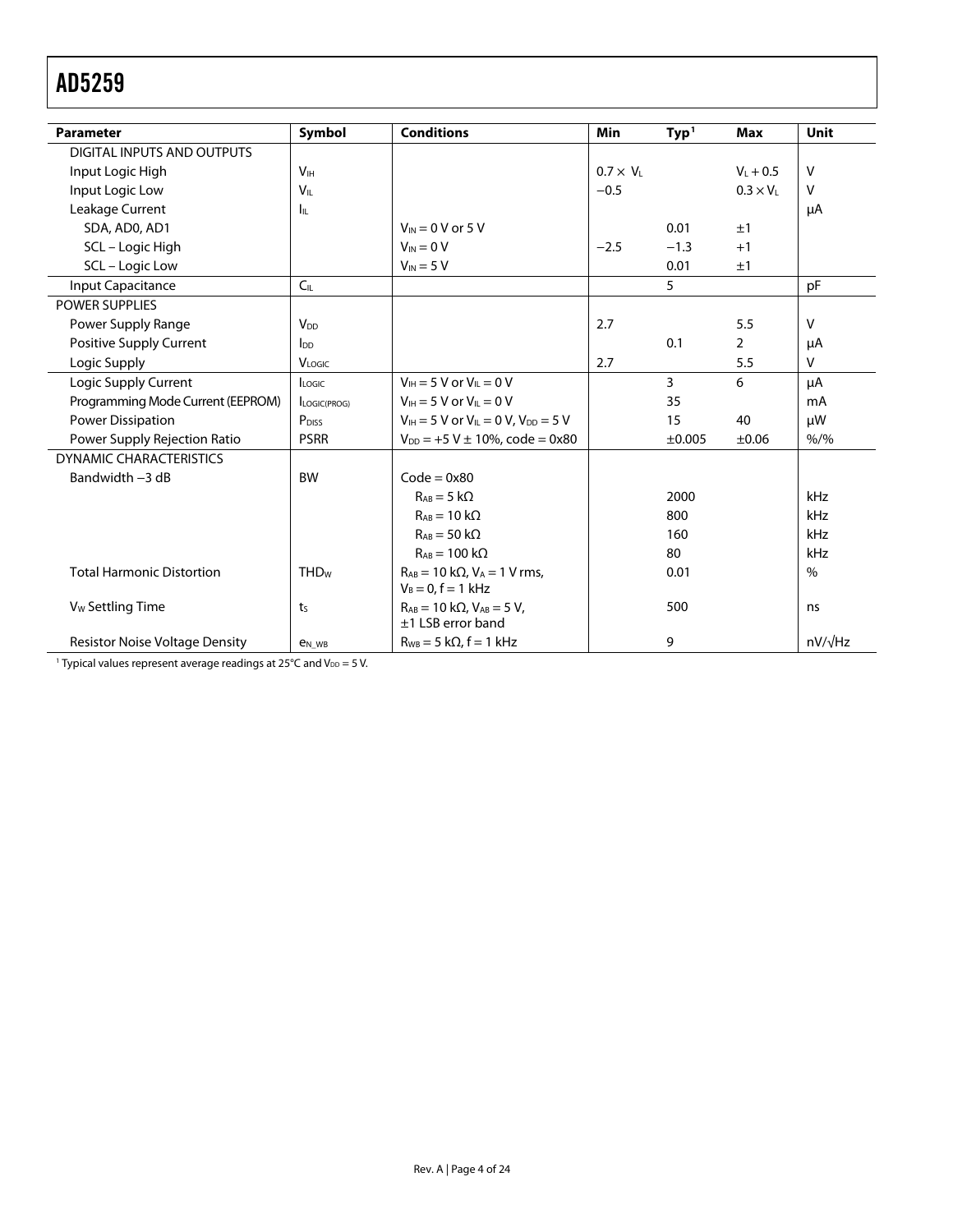## <span id="page-4-1"></span><span id="page-4-0"></span>**TIMING CHARACTERISTICS**

 $V_{DD} = V_{LOGIC} = 5 V \pm 10\%$  or 3 V  $\pm 10\%$ ;  $V_A = V_{DD}$ ;  $V_B = 0 V$ ;  $-40°C < T_A < +85°C$ , unless otherwise noted.

#### **Table 2.**

| <b>Parameter</b>                                                      | <b>Symbol</b>          | <b>Conditions</b>                                                                                         | Min | <b>Typ</b> | Max | Unit    |
|-----------------------------------------------------------------------|------------------------|-----------------------------------------------------------------------------------------------------------|-----|------------|-----|---------|
| <b>I<sup>2</sup>C INTERFACE TIMING</b><br><b>CHARACTERISTICS1</b>     |                        |                                                                                                           |     |            |     |         |
| <b>SCL Clock Frequency</b>                                            | $f_{\text{SCL}}$       |                                                                                                           | 0   |            | 400 | kHz     |
| t <sub>BUF</sub> Bus Free Time Between Stop<br>and Start              | t <sub>1</sub>         |                                                                                                           | 1.3 |            |     | μs      |
| t <sub>HD;STA</sub> Hold Time (Repeated Start)                        | t <sub>2</sub>         | After this period, the first clock pulse is<br>generated.                                                 | 0.6 |            |     | μs      |
| trow Low Period of SCL Clock                                          | t <sub>3</sub>         |                                                                                                           | 1.3 |            |     | μs      |
| t <sub>HIGH</sub> High Period of SCL Clock                            | t <sub>4</sub>         |                                                                                                           | 0.6 |            |     | μs      |
| t <sub>su:STA</sub> Setup Time for Repeated<br><b>Start Condition</b> | t <sub>5</sub>         |                                                                                                           | 0.6 |            |     | μs      |
| t <sub>HD;DAT</sub> Data Hold Time                                    | t <sub>6</sub>         |                                                                                                           | 0   |            | 0.9 | μs      |
| t <sub>SU:DAT</sub> Data Setup Time                                   | t <sub>7</sub>         |                                                                                                           | 100 |            |     | ns      |
| t <sub>E</sub> Fall Time of Both SDA and<br><b>SCL Signals</b>        | ts                     |                                                                                                           |     |            | 300 | ns      |
| t <sub>R</sub> Rise Time of Both SDA and<br><b>SCL Signals</b>        | t <sub>9</sub>         |                                                                                                           |     |            | 300 | ns      |
| t <sub>su;</sub> sto Setup Time for Stop Condition                    | $t_{10}$               |                                                                                                           | 0.6 |            |     | μs      |
| <b>EEPROM Data Storing Time</b>                                       | <b>TEEMEM STORE</b>    |                                                                                                           |     | 26         |     | ms      |
| EEPROM Data Restoring Time at<br>Power On <sup>2</sup>                | <b>TEEMEM RESTORE1</b> | V <sub>DD</sub> rise time dependent. Measure without<br>decoupling capacitors at V <sub>DD</sub> and GND. |     | 300        |     | μs      |
| EEPROM Data Restoring Time upon<br>Restore Command <sup>2</sup>       | <b>TEEMEM RESTORE2</b> | $V_{DD} = 5 V$ .                                                                                          |     | 300        |     | μs      |
| EEPROM Data Rewritable Time <sup>3</sup>                              | teemem_rewrite         |                                                                                                           |     | 540        |     | μs      |
| <b>FLASH/EE MEMORY RELIABILITY</b>                                    |                        |                                                                                                           |     |            |     |         |
| Endurance <sup>4</sup>                                                |                        |                                                                                                           | 100 | 700        |     | kCycles |
| Data Retention <sup>5</sup>                                           |                        |                                                                                                           |     | 100        |     | Years   |

<sup>1</sup> Standard I<sup>2</sup>C mode operation guaranteed by design.<br><sup>2</sup> During nower-un, the output is momentarily preset t

<sup>2</sup> During power-up, the output is momentarily preset to midscale before restoring EEPROM content.

<sup>3</sup> Delay time after power-on PRESET prior to writing new EEPROM data.

<sup>4</sup> Endurance is qualified to 100,000 cycles per JEDEC Std. 22 method A117, and is measured at −40°C, +25°C, and +85°C; typical endurance at +25°C is 700,000 cycles.<br><sup>5</sup> Retention lifetime equivalent at junction temperatu with junction temperature.



Figure 4. I2 C Interface Timing Diagram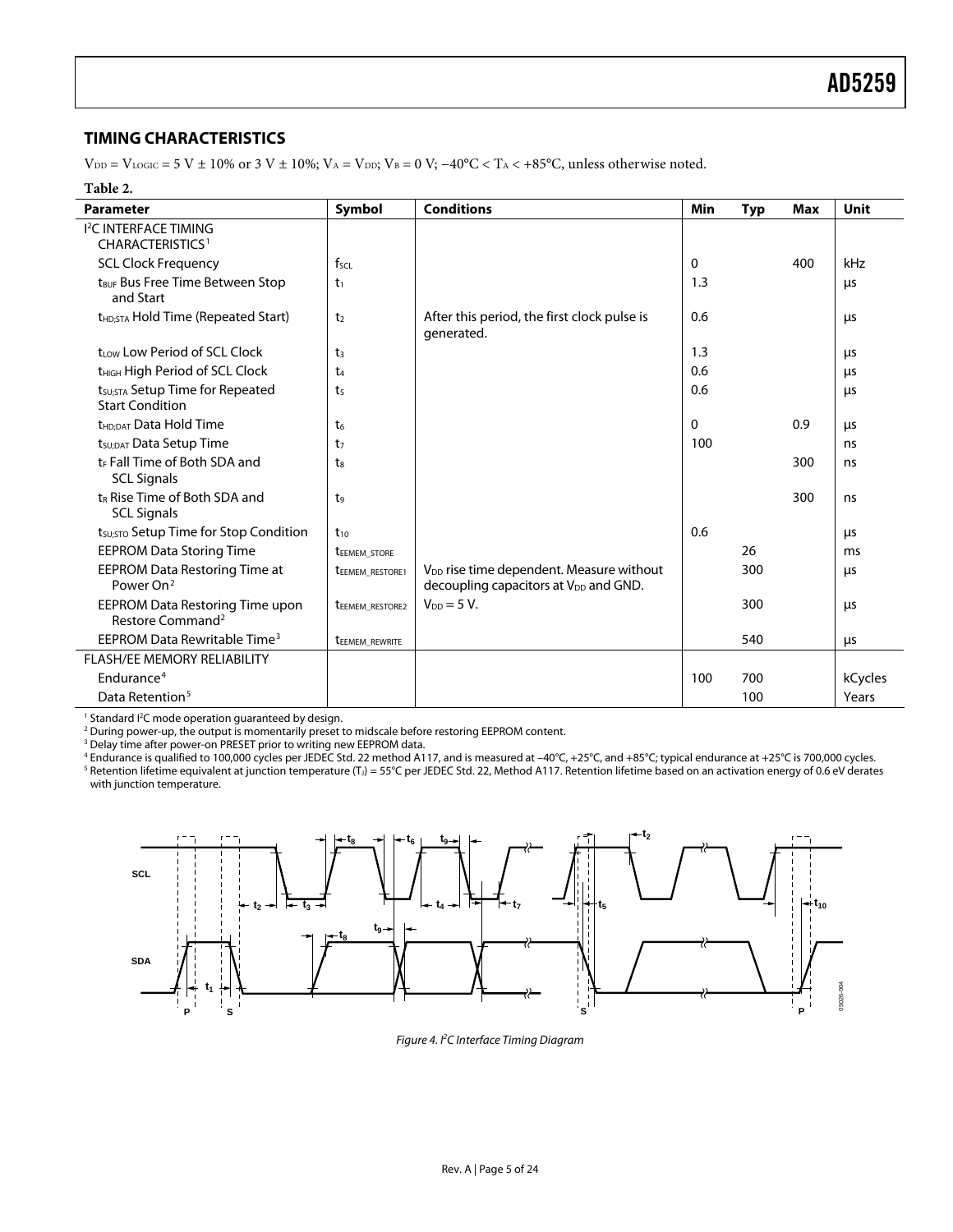## <span id="page-5-0"></span>ABSOLUTE MAXIMUM RATINGS

 $T_A = 25^{\circ}$ C, unless otherwise noted.

#### **Table 3.**

| Parameter                                               | Value                               |
|---------------------------------------------------------|-------------------------------------|
| V <sub>DD</sub> , V <sub>LOGIC</sub> to GND             | $-0.3$ V to $+7$ V                  |
| V <sub>A</sub> , V <sub>B</sub> , V <sub>W</sub> to GND | $GND - 0.3 V, VDD + 0.3 V$          |
| <b>I</b> MAX                                            |                                     |
| Pulsed <sup>1</sup>                                     | $\pm 20$ mA                         |
| Continuous                                              | $±5$ mA                             |
| Digital Inputs and Output Voltage<br>to GND             | $0V$ to $7V$                        |
| Operating Temperature Range                             | $-40^{\circ}$ C to $+85^{\circ}$ C  |
| <b>Maximum Junction Temperature</b><br>$(T_{IMAX})$     | $150^{\circ}$ C                     |
| Storage Temperature                                     | $-65^{\circ}$ C to $+150^{\circ}$ C |
| Lead Temperature<br>(Soldering, 10 sec)                 | 300 $\degree$ C                     |
| $\theta$ ia: MSOP-10                                    |                                     |
| Thermal Resistance <sup>2</sup>                         | 200°C/W                             |

Stresses above those listed under Absolute Maximum Ratings may cause permanent damage to the device. This is a stress rating only; functional operation of the device at these or any other conditions above those indicated in the operational section of this specification is not implied. Exposure to absolute maximum rating conditions for extended periods may affect device reliability.

<sup>1</sup> Maximum terminal current is bounded by the maximum current handling of the switches, maximum power dissipation of the package, and maximum applied voltage across any two of the A, B, and W terminals at a given resistance.

<sup>2</sup> Package power dissipation =  $(T_{JMAX} - T_A)/\theta_{JA}$ .

### **ESD CAUTION**

ESD (electrostatic discharge) sensitive device. Electrostatic charges as high as 4000 V readily accumulate on the human body and test equipment and can discharge without detection. Although this product features proprietary ESD protection circuitry, permanent damage may occur on devices subjected to high energy electrostatic discharges. Therefore, proper ESD precautions are recommended to avoid performance degradation or loss of functionality.

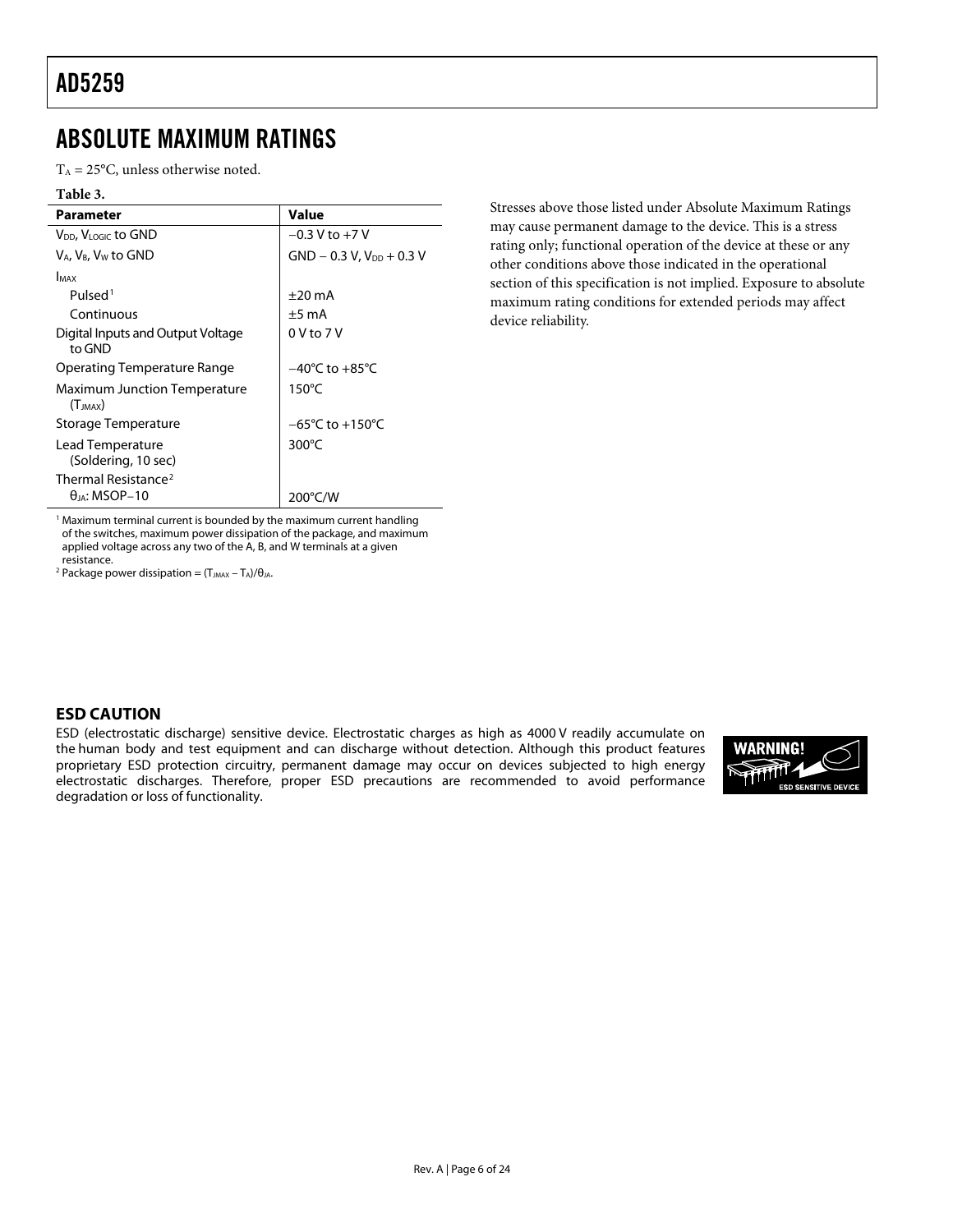# <span id="page-6-0"></span>PIN CONFIGURATION AND FUNCTION DESCRIPTIONS



Figure 5. Pin Configuration

|            | Tuble 1. I in I unchon Descriptions |                                                                                    |  |  |  |  |  |  |  |  |  |
|------------|-------------------------------------|------------------------------------------------------------------------------------|--|--|--|--|--|--|--|--|--|
| <b>Pin</b> | <b>Mnemonic</b>                     | <b>Description</b>                                                                 |  |  |  |  |  |  |  |  |  |
|            | W                                   | W Terminal, GND $\leq$ V <sub>W</sub> $\leq$ V <sub>DD</sub> .                     |  |  |  |  |  |  |  |  |  |
|            | <b>ADO</b>                          | Programmable Pin 0 for Multiple Package Decoding. State is registered on power-up. |  |  |  |  |  |  |  |  |  |
|            | AD <sub>1</sub>                     | Programmable Pin 1 for Multiple Package Decoding. State is registered on power-up. |  |  |  |  |  |  |  |  |  |
| 4          | <b>SDA</b>                          | Serial Data Input/Output.                                                          |  |  |  |  |  |  |  |  |  |
|            | <b>SCL</b>                          | Serial Clock Input. Positive edge triggered.                                       |  |  |  |  |  |  |  |  |  |
| 6          | <b>VLOGIC</b>                       | Logic Power Supply.                                                                |  |  |  |  |  |  |  |  |  |
|            | <b>GND</b>                          | Digital Ground.                                                                    |  |  |  |  |  |  |  |  |  |
| 8          | $V_{DD}$                            | Positive Power Supply.                                                             |  |  |  |  |  |  |  |  |  |
| 9          | B                                   | B Terminal, GND $\leq$ V <sub>B</sub> $\leq$ V <sub>DD</sub> .                     |  |  |  |  |  |  |  |  |  |
| 10         | А                                   | A Terminal, GND $\leq$ V <sub>A</sub> $\leq$ V <sub>DD</sub> .                     |  |  |  |  |  |  |  |  |  |

## **Table 4. Pin Function Descriptions**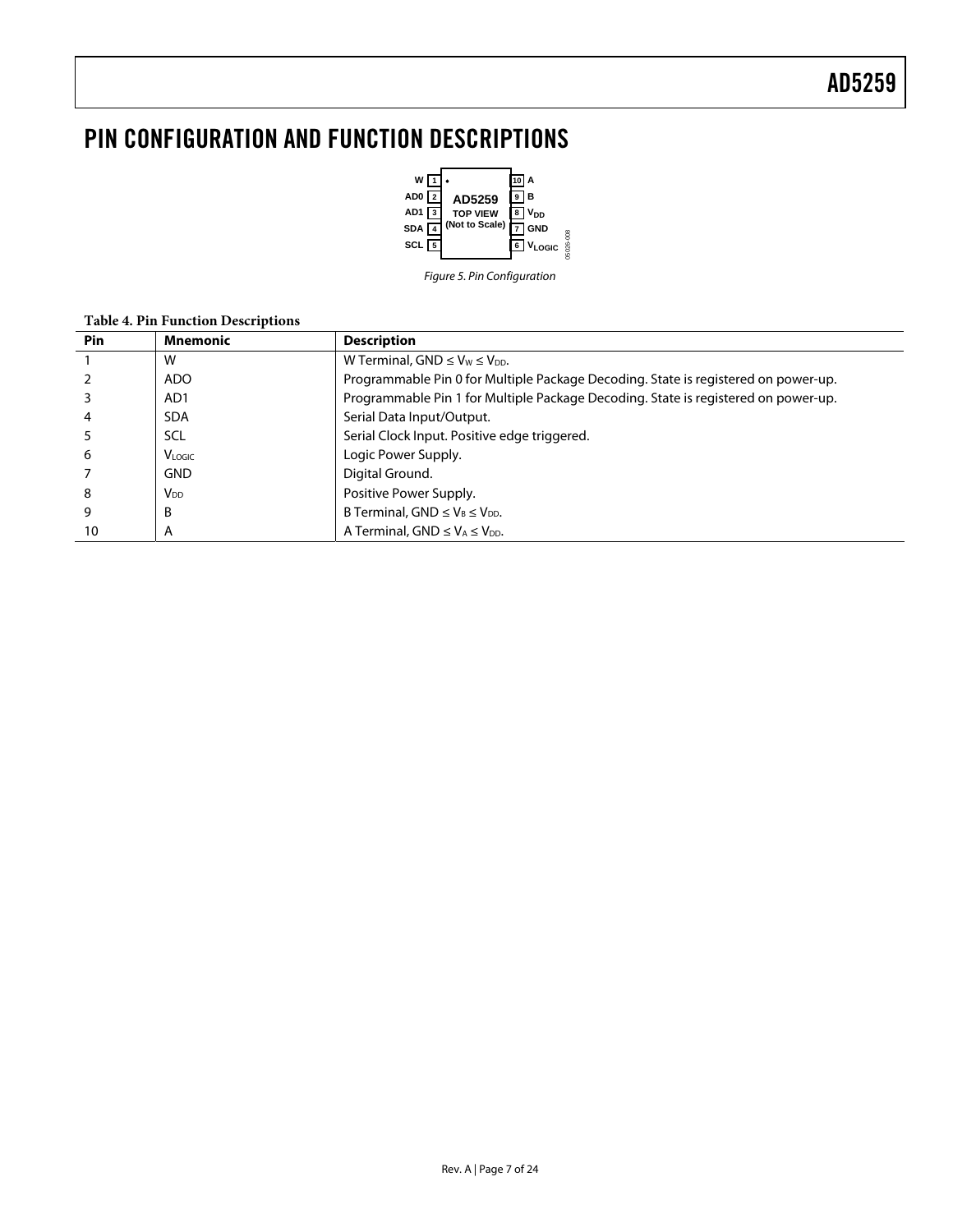# <span id="page-7-0"></span>TYPICAL PERFORMANCE CHARACTERISTICS

 $V_{DD} = V_{LOGIC} = 5.5 V$ ,  $R_{AB} = 10 k\Omega$ ,  $T_A = +25°C$ ; unless otherwise noted.



Figure 6. R-INL vs. Code vs. Supply Voltage







Figure 8. INL vs. Code vs. Temperature











Figure 11. DNL vs. Code vs. Supply Voltage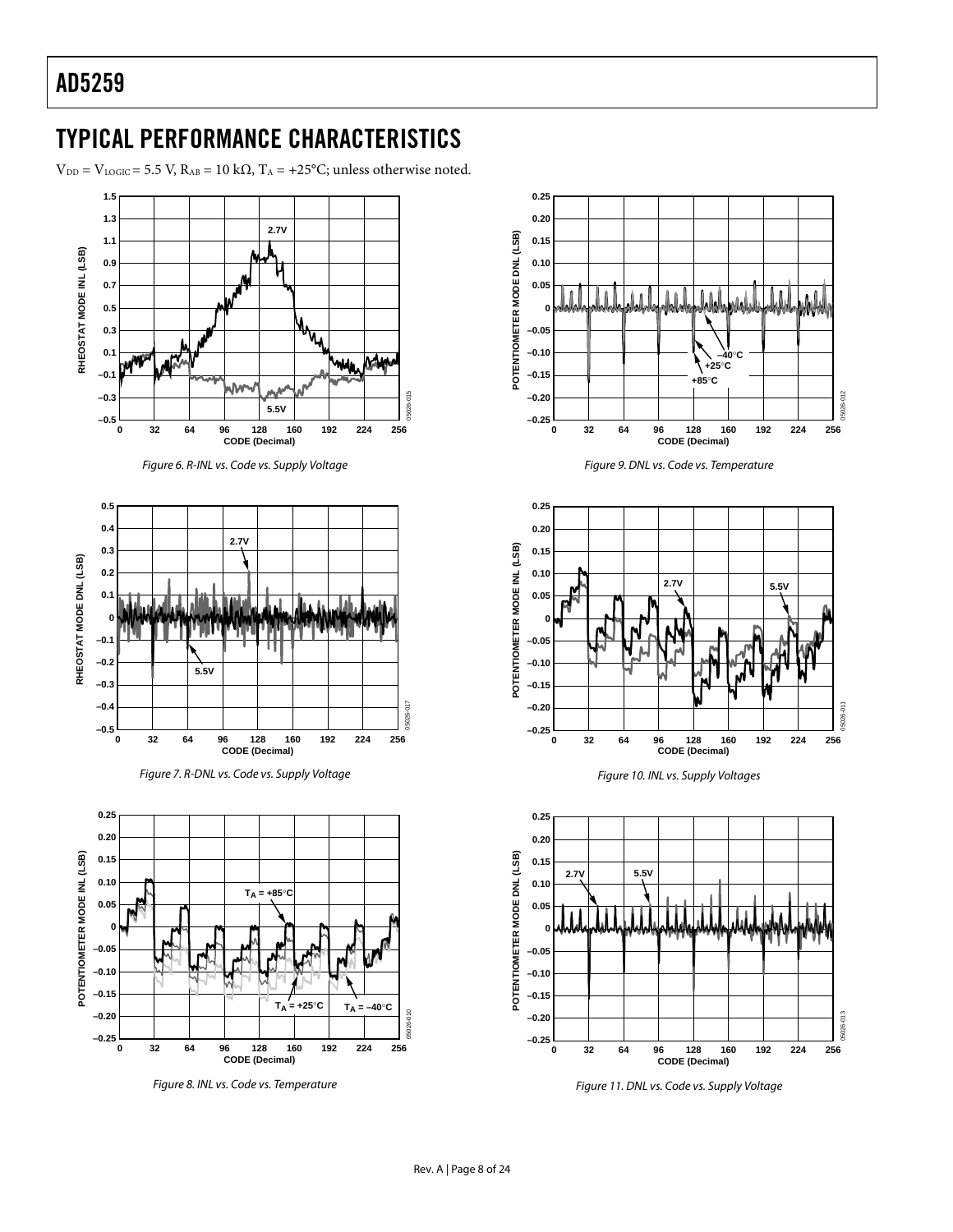

Figure 17. Logic Supply Current vs. Temperature vs.  $V_{DD}$ 

Figure 14. Full-Scale Error vs. Temperature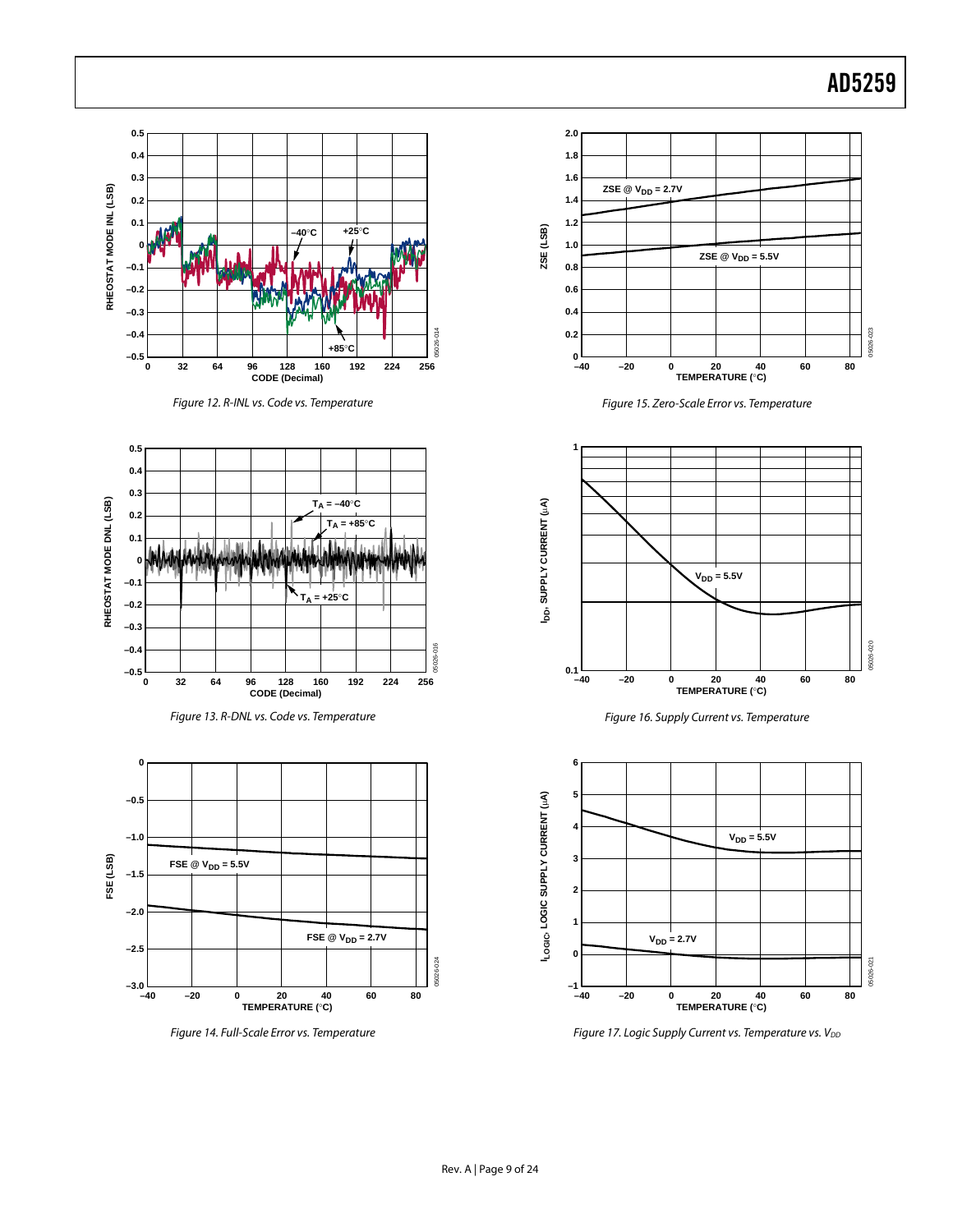

Figure 18. Rheostat Mode Tempco (*Δ*RAB x 106 )/(RAB x *Δ*T) vs. Code



Figure 19. Potentiometer Mode Tempco (ΔV<sub>W</sub> x 10<sup>6</sup>)/(V<sub>W</sub> x ΔT) vs. Code



Figure 20. R<sub>WB</sub> vs. Temperature



Figure 21. Total Resistance vs. Temperature







Figure 23. Gain vs. Frequency vs. Code, R<sub>AB</sub> = 10 kΩ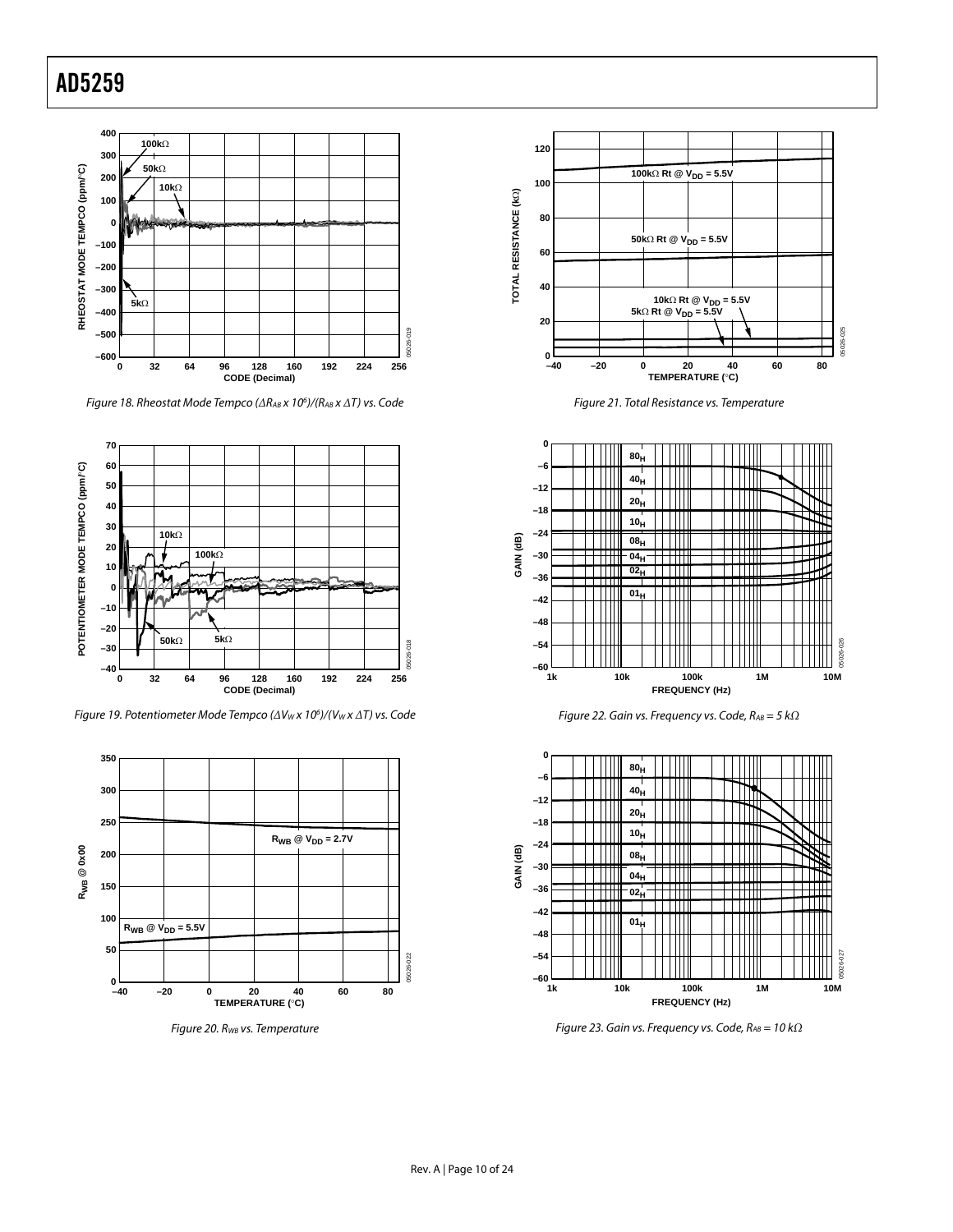

Figure 24. Gain vs. Frequency vs. Code, RAB = 50 k*Ω*



Figure 25. Gain vs. Frequency vs. Code, R<sub>AB</sub> = 100 kΩ



Figure 26. *−*3 dB Bandwidth @ Code = 0×80



Figure 27. Logic Supply Current vs. Input Voltage



Figure 28. PSRR vs. Frequency



Figure 29. Digital Feedthrough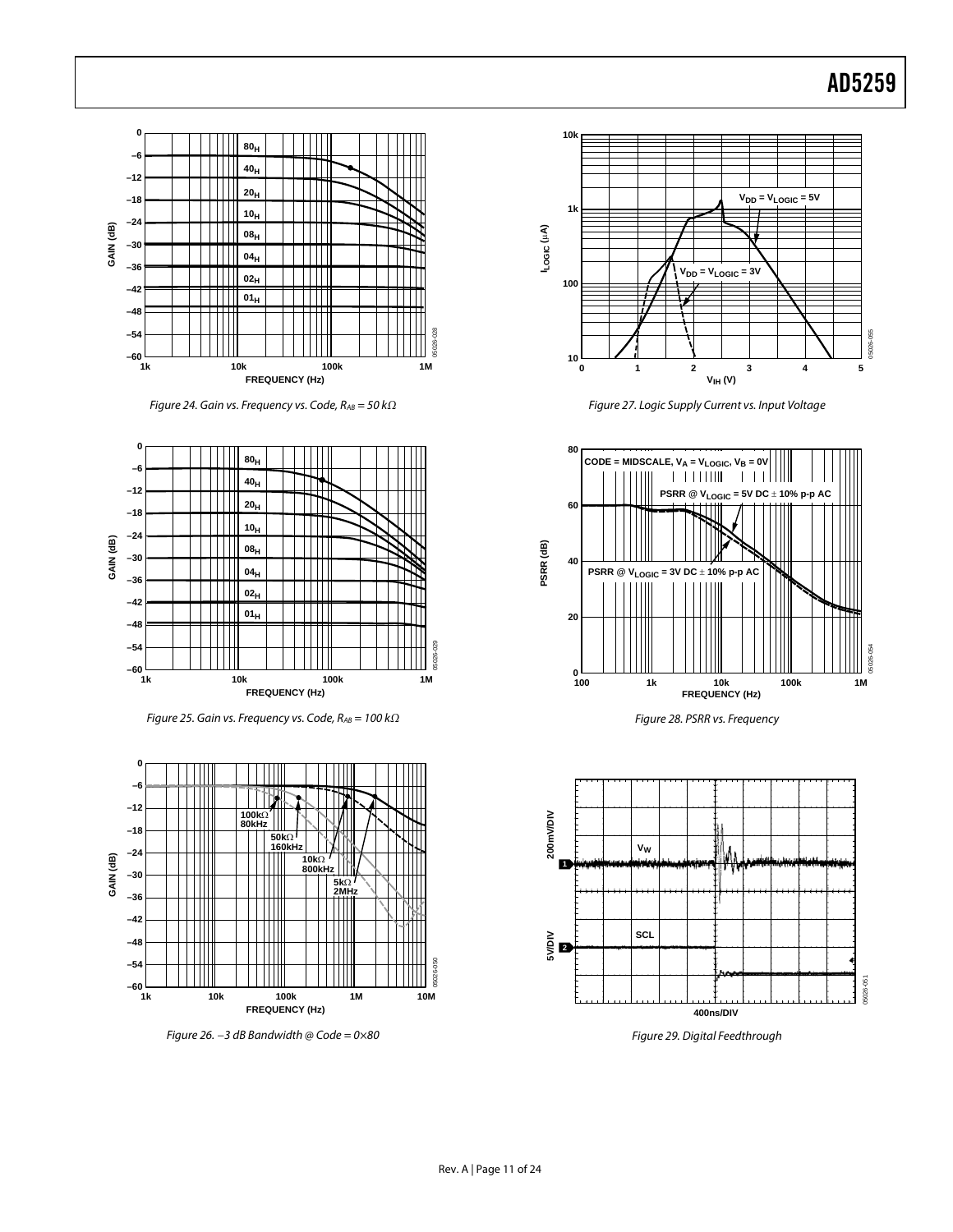

Figure 30. Midscale Glitch, Code 0×7F to 0×80



Figure 31. Large Signal Settling Time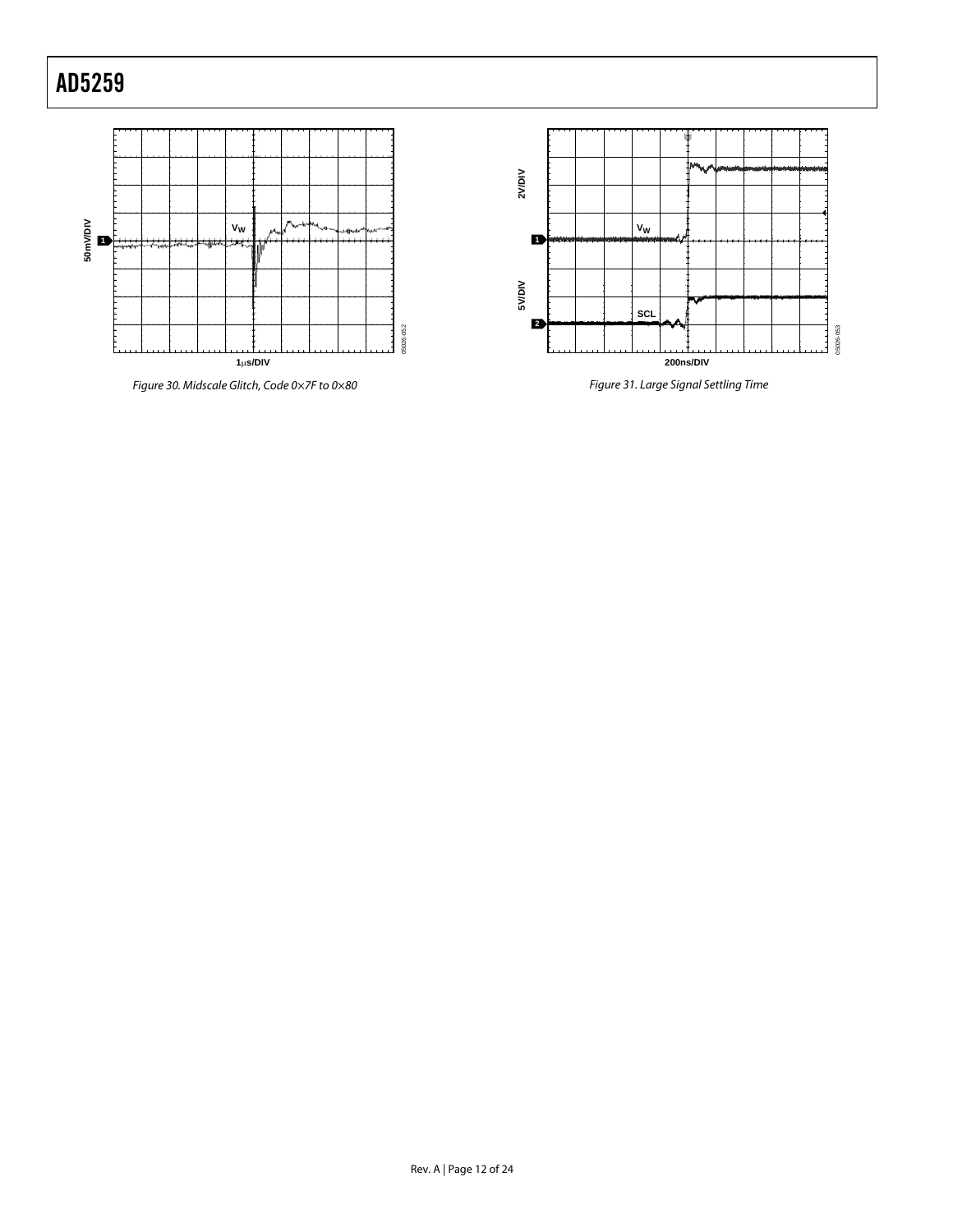## <span id="page-12-0"></span>TEST CIRCUITS

Figure 32 through Figure 37 illustrate the test circuits that define the test conditions used in the product [Specifications](#page-2-1) tables.



Figure 32. Test Circuit for Potentiometer Divider Nonlinearity Error (INL, DNL)



Figure 33. Test Circuit for Resistor Position Nonlinearity Error (Rheostat Operation; R-INL, R-DNL)



Figure 34. Test Circuit for Wiper Resistance



Figure 35. Test Circuit for Power Supply Sensitivity (PSS, PSSR)



Figure 36. Test Circuit for Gain vs. Frequency



Figure 37. Test Circuit for Common-Mode Leakage Current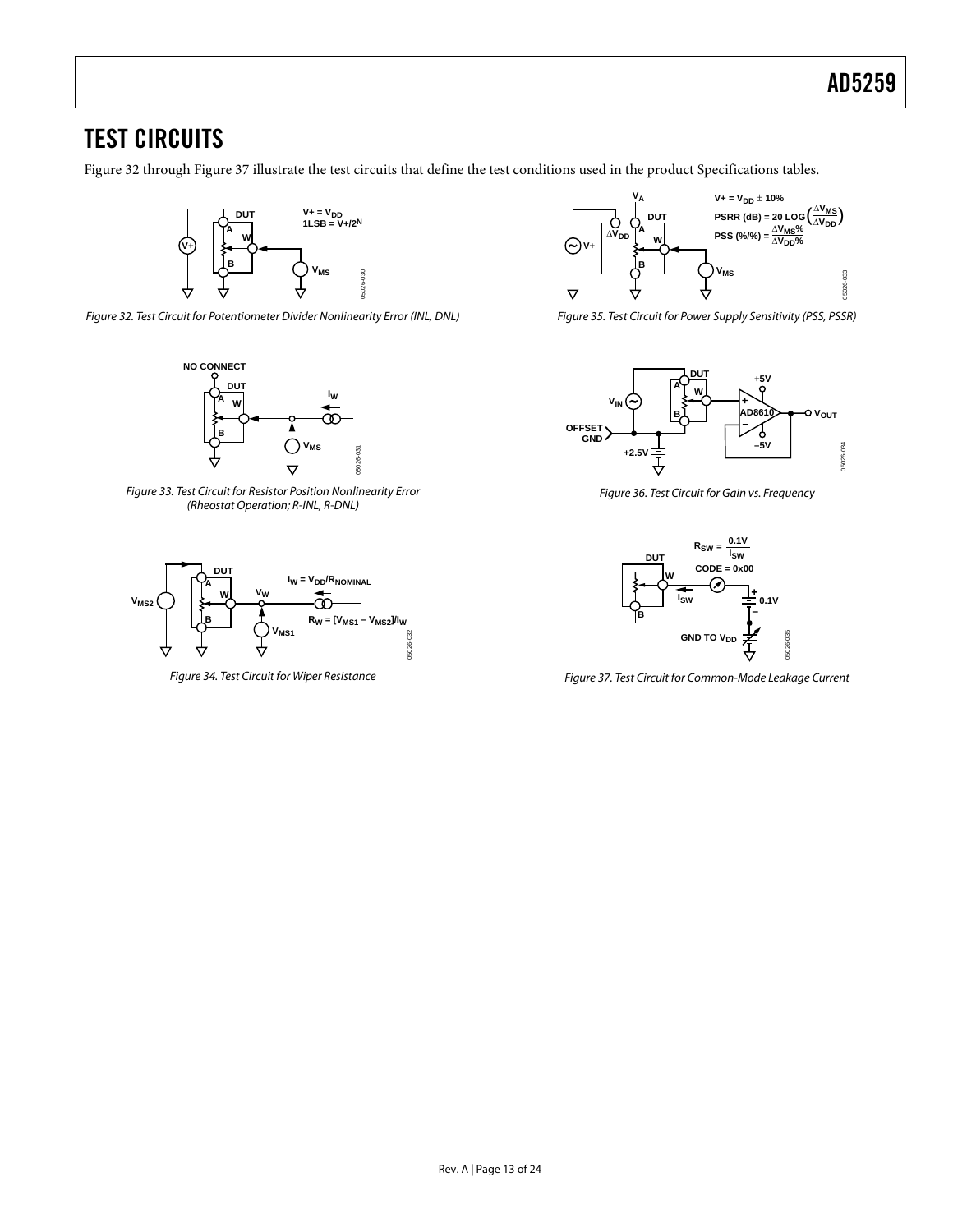## <span id="page-13-0"></span>THEORY OF OPERATION

The AD5259 is a 256-position digitally-controlled variable resistor (VR) device. EEPROM is pre-loaded at midscale from the factory, and initial power-up is, accordingly, at midscale.

## **PROGRAMMING THE VARIABLE RESISTOR**

### **Rheostat Operation**

The nominal resistance (RAB) of the RDAC between Terminal A and Terminal B is available in 5 kΩ, 10 kΩ, 50 kΩ, and 100 kΩ. The nominal resistance of the VR has 256 contact points accessed by the wiper terminal. The 8-bit data in the RDAC latch is decoded to select one of 256 possible settings.



Figure 38. Rheostat Mode Configuration

The general equation determining the digitally programmed output resistance between Wiper W and Terminal B is

$$
R_{WB}(D) = \frac{D}{256} \times R_{AB} + 2 \times R_{W}
$$
 (1)

where:

*D* is the decimal equivalent of the binary code loaded in the 8-bit RDAC register.

*RAB* is the end-to-end resistance.

*RW* is the wiper resistance contributed by the ON resistance of each internal switch.



Figure 39. AD5259 Equivalent RDAC Circuit

In the zero-scale condition, there is a relatively low value finite wiper resistance. Care should be taken to limit the current flow between Wiper W and Terminal B in this state to a maximum pulse current of no more than 20 mA. Otherwise, degradation or destruction of the internal switch contact can occur.

Similar to the mechanical potentiometer, the resistance of the RDAC between Wiper W and Terminal A produces a digitally controlled complementary resistance, R<sub>WA</sub>. The resistance value setting for RWA starts at a maximum value of resistance and decreases as the data loaded in the latch increases in value. The general equation for this operation is

$$
R_{WA}(D) = \frac{256 - D}{256} \times R_{AB} + 2 \times R_{W}
$$
 (2)

Typical device-to-device matching is process lot dependent and may vary by up to  $\pm 30$ %. For this reason, resistance tolerance is stored in the EEPROM, enabling the user to know the actual  $R_{AB}$  within 0.1%.

## **PROGRAMMING THE POTENTIOMETER DIVIDER Voltage Output Operation**

The digital potentiometer easily generates a voltage divider at Wiper W to Terminal B and Wiper W to Terminal A proportional to the input voltage at Terminal A to Terminal B. Unlike the polarity of  $V_{DD}$  to GND, which must be positive, voltage across Terminal A to Terminal B, Wiper W to Terminal A, and Wiper W to Terminal B can be at either polarity.



Figure 40. Potentiometer Mode Configuration

If ignoring the effect of the wiper resistance for approximation, connecting the A terminal to 5 V and the B terminal to ground produces an output voltage at Wiper W to Terminal B starting at 0 V up to 1 LSB less than 5 V. The general equation defining the output voltage at  $V_W$  with respect to ground for any valid input voltage applied to Terminal A and Terminal B is

$$
V_W(D) = \frac{D}{256}V_A + \frac{256 - D}{256}V_B
$$
 (3)

A more accurate calculation, which includes the effect of wiper resistance, V<sub>w</sub>, is

$$
V_{W}(D) = \frac{R_{WB}(D)}{R_{AB}}V_{A} + \frac{R_{WA}(D)}{R_{AB}}V_{B}
$$
(4)

Operation of the digital potentiometer in the divider mode results in a more accurate operation over temperature. Unlike the rheostat mode, the output voltage is dependent mainly on the ratio of the Internal Resistors R<sub>WA</sub> and R<sub>WB</sub> and not the absolute values.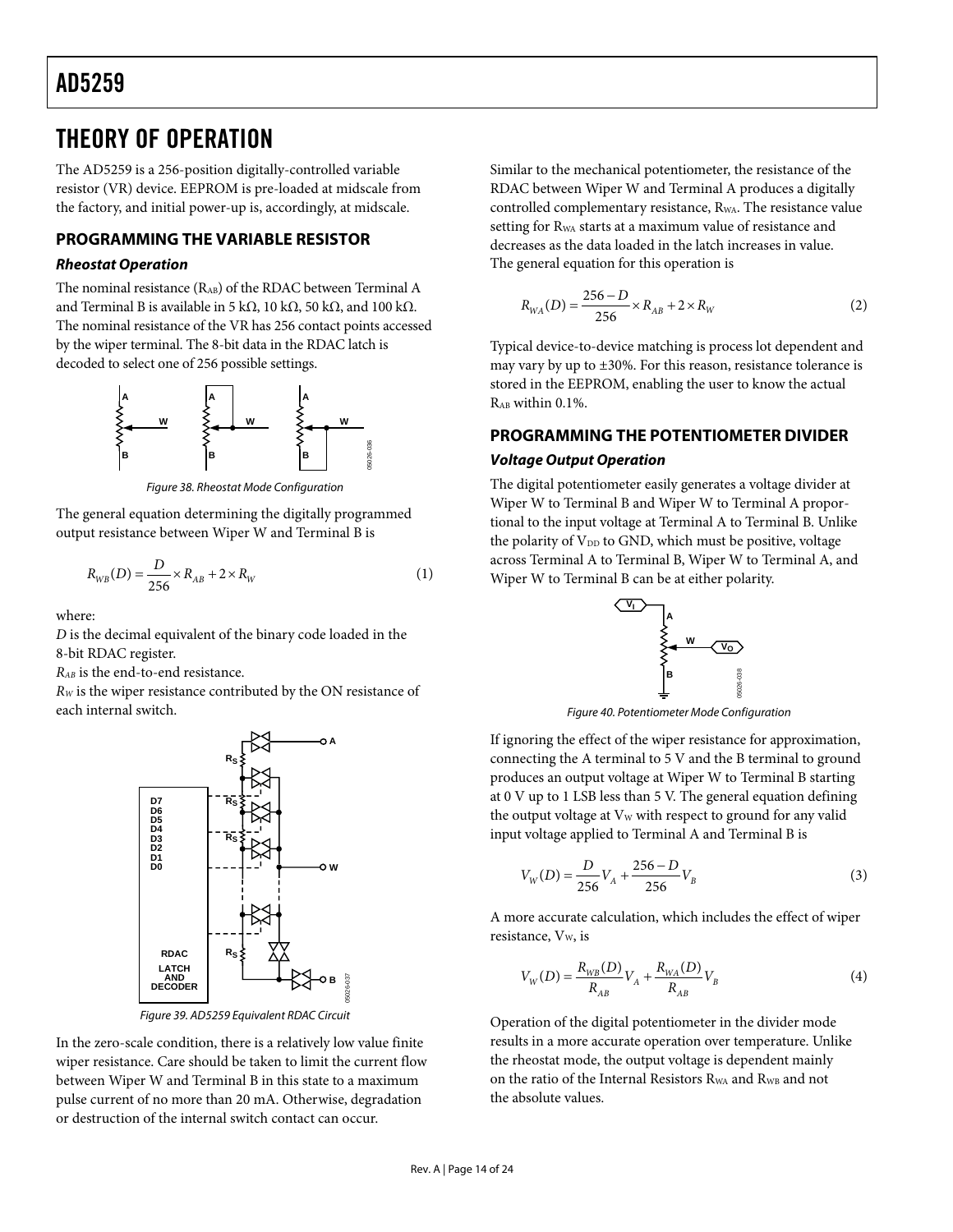# <span id="page-14-0"></span>I 2 C-COMPATIBLE INTERFACE

The master initiates data transfer by establishing a start condition, which is when a high-to-low transition on the SDA line occurs while SCL is high (see [Figure 4\)](#page-4-1). The next byte is the slave address byte, which consists of the slave address (first 7 bits) followed by an R/W bit (see [Table 6\)](#page-17-1). When the R/W bit is high, the master reads from the slave device. When the  $R/\overline{W}$ bit is low, the master writes to the slave device.

The slave address of the part is determined by two configurable address pins, Pin AD0 and Pin AD1. The state of these two pins is registered upon power-up and decoded into a corresponding I 2 C 7-bit address (se[e Table 5\)](#page-15-1). The slave address corresponding to the transmitted address bits responds by pulling the SDA line low during the ninth clock pulse (this is termed the slave acknowledge bit). At this stage, all other devices on the bus remain idle while the selected device waits for data to be written to, or read from, its serial register.

## **WRITING**

In the write mode, the last bit  $(R/\overline{W})$  of the slave address byte is logic low. The second byte is the instruction byte. The first three bits of the instruction byte are the command bits (see [Table 6\)](#page-15-1). The user must choose whether to write to the RDAC register, EEPROM register, or activate the software write protect (see [Table 7](#page-15-1) to [Table 10\)](#page-15-1). The final five bits are all zeros (see [Table 13](#page-16-1) to [Table 14\)](#page-16-1). The slave again responds by pulling the SDA line low during the ninth clock pulse.

The final byte is the data byte MSB first. With the write protect mode, data is not stored; rather, a logic high in the LSB enables write protect. Likewise, a logic low disables write protect. The slave again responds by pulling the SDA line low during the ninth clock pulse.

## **STORING/RESTORING**

In this mode, only the address and instruction bytes are necessary. The last bit  $(R/\overline{W})$  of the address byte is logic low. The first three bits of the instruction byte are the command bits (see [Table 6\)](#page-15-1). The two choices are transfer data from RDAC to EEPROM (store), or from EEPROM to RDAC (restore). The final five bits are all zeros (see [Table 13 t](#page-16-1)o [Table 14\)](#page-16-1).

## **READING**

Assuming the register of interest was not just written to, it is necessary to write a dummy address and instruction byte. The instruction byte will vary depending on whether the data that is wanted is the RDAC register, EEPROM register, or tolerance register (see [Table 11](#page-16-1) and [Table 16](#page-17-1)).

After the dummy address and instruction bytes are sent, a repeat start is necessary. After the repeat start, another address byte is needed, except this time the  $R/\overline{W}$  bit is logic high. Following this address byte is the readback byte containing the information requested in the instruction byte. Read bits appear on the negative edges of the clock.

The tolerance register can be read back individually (see [Table 15](#page-17-1)) or consecutively (see [Table 16](#page-17-1)). Refer to the [Read](#page-16-1)  [Modes](#page-16-1) section for detailed information on the interpretation of the tolerance bytes.

After all data bits have been read or written, a stop condition is established by the master. A stop condition is defined as a low-tohigh transition on the SDA line while SCL is high. In write mode, the master pulls the SDA line high during the tenth clock pulse to establish a stop condition (see [Figure 46](#page-19-1)). In read mode, the master issues a no acknowledge for the ninth clock pulse (that is, the SDA line remains high). The master then brings the SDA line low before the tenth clock pulse, and then raises SDA high to establish a stop condition (see [Figure 47\)](#page-19-1).

A repeated write function gives the user flexibility to update the RDAC output a number of times after addressing and instructing the part only once. For example, after the RDAC has acknowledged its slave address and instruction bytes in the write mode, the RDAC output is updated on each successive byte until a stop condition is received. If different instructions are needed, the write/read mode has to start again with a new slave address, instruction, and data byte. Similarly, a repeated read function of the RDAC is also allowed.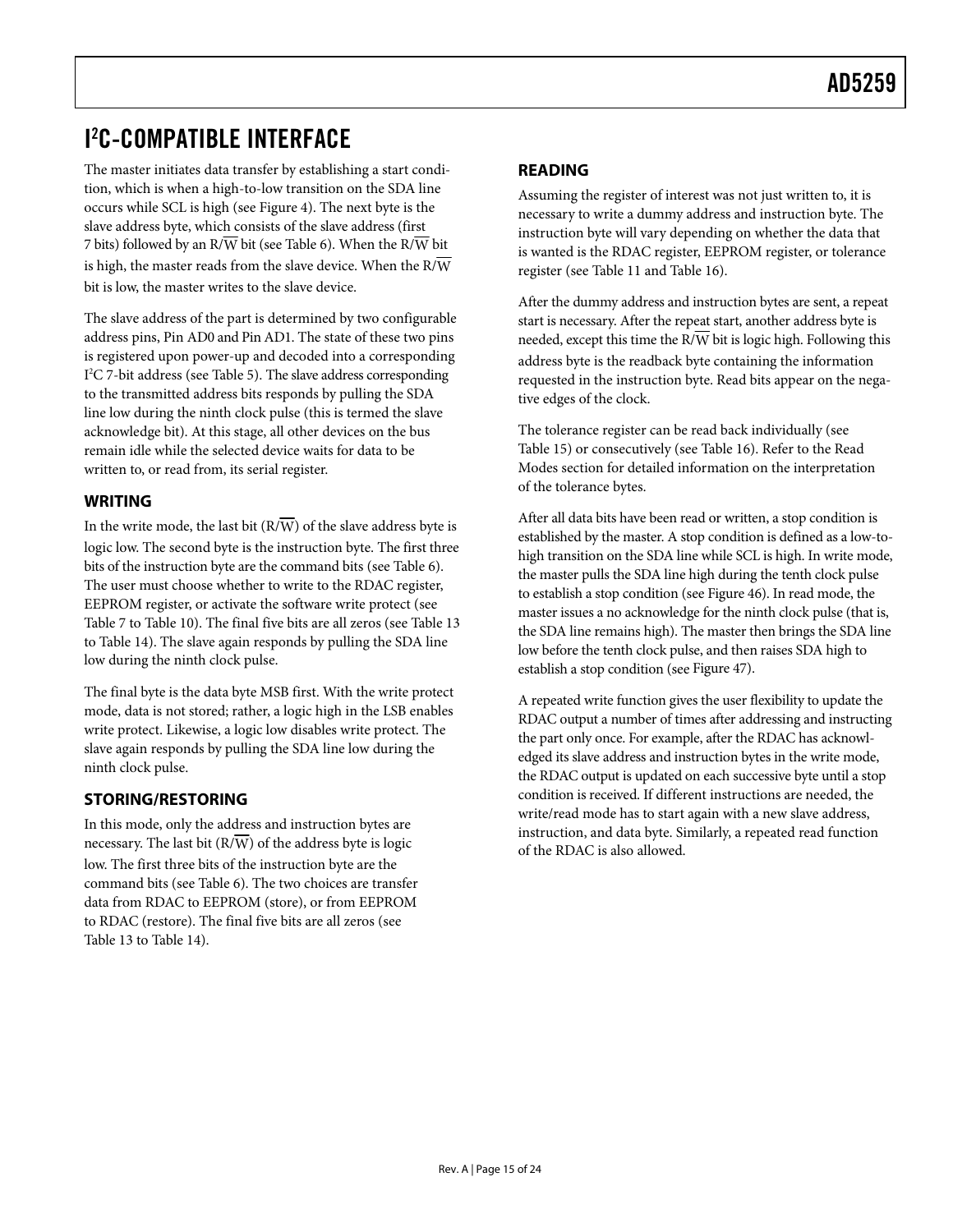## <span id="page-15-1"></span><span id="page-15-0"></span>I 2 C-COMPATIBLE FORMAT

The following generic, write, read, and store/restore control registers for the AD5259 all refer to the device addresses listed in Table 5; the mode/condition reference key (S, P, SA, MA, NA,  $\overline{W}$ , R, and X) is listed below.

|  |  |  | $S = Start Condition$ |
|--|--|--|-----------------------|
|--|--|--|-----------------------|

**P** = Stop Condition

**SA** = Slave Acknowledge

**MA** = Master Acknowledge

**NA** = No Acknowledge

 $\overline{\mathbf{W}}$  = Write

 $R = Read$ 

**X** = Don't Care

## **GENERIC INTERFACE**

### **Table 6. Generic Interface Format**

|   | <b>17-Bit Device Address</b> |           |           |                 |                         |                 |    |                 |                 |                 |                  |             |     |                 |                 |     |                 |     |                 |                 |     |    |
|---|------------------------------|-----------|-----------|-----------------|-------------------------|-----------------|----|-----------------|-----------------|-----------------|------------------|-------------|-----|-----------------|-----------------|-----|-----------------|-----|-----------------|-----------------|-----|----|
| ۔ | (See Table 5)                | __<br>R/W | <b>SA</b> | IC <sub>2</sub> | $\sim 10^{-4}$<br>. ש   | IC <sub>0</sub> | A4 | IA <sub>3</sub> | IA <sub>2</sub> | IA <sub>1</sub> | IA <sub>0</sub>  | <b>I</b> SA | ID7 | ID <sub>6</sub> | ID <sub>5</sub> | ID4 | ID <sub>3</sub> | ID2 | ID <sub>1</sub> | ID <sub>0</sub> | ISA | ID |
|   | <b>ISlave Address Byte</b>   |           |           |                 | <b>Instruction Byte</b> |                 |    |                 |                 |                 | <b>Data Byte</b> |             |     |                 |                 |     |                 |     |                 |                 |     |    |

#### **Table 7. RDAC-to-EEPROM Interface Command Descriptions**

| C <sub>2</sub> | C <sub>1</sub> | C <sub>0</sub> | <b>Command Description</b>                                               |
|----------------|----------------|----------------|--------------------------------------------------------------------------|
| $\Omega$       |                | 0              | Operation Between Interface and RDAC.                                    |
|                |                |                | Operation Between Interface and EEPROM.                                  |
| $\Omega$       |                | 0              | Operation Between Interface and Write Protection Register. See Table 10. |
|                |                | 0              | NOP.                                                                     |
|                |                |                | Restore EEPROM to RDAC.                                                  |
|                |                | 0              | Store RDAC to EEPROM.                                                    |

### **WRITE MODES**

### **Table 8. Writing to RDAC Register**

|                                     | 7-Bit Device Address                                     |    |           |                         |    |    |    |    |    |    |    |            |           |                 |                 |                |                |                |                |                |            |           |
|-------------------------------------|----------------------------------------------------------|----|-----------|-------------------------|----|----|----|----|----|----|----|------------|-----------|-----------------|-----------------|----------------|----------------|----------------|----------------|----------------|------------|-----------|
|                                     | S (See Table 5)                                          | 0  | SA        | 10                      | I0 | I0 | I0 | 10 | 10 | I0 | Iо | <b>ISA</b> | D7        | ID <sub>6</sub> | ID <sub>5</sub> | D <sub>4</sub> | D <sub>3</sub> | D <sub>2</sub> | D1             | D <sub>0</sub> | <b>SA</b>  | <b>IP</b> |
|                                     | Slave Address Byte                                       |    |           | <b>Instruction Byte</b> |    |    |    |    |    |    |    |            |           | Data Byte       |                 |                |                |                |                |                |            |           |
| Table 9. Writing to EEPROM Register |                                                          |    |           |                         |    |    |    |    |    |    |    |            |           |                 |                 |                |                |                |                |                |            |           |
|                                     | 7-Bit Device Address                                     |    |           |                         |    |    |    |    |    |    |    |            |           |                 |                 |                |                |                |                |                |            |           |
|                                     | S (See Table 5)                                          |    | <b>SA</b> | Iо                      | I0 |    | I٥ | 10 |    | 10 | I0 | <b>SA</b>  | D7        | ID6             | ID <sub>5</sub> | D4             | ID3            | D <sub>2</sub> | D <sub>1</sub> | D <sub>0</sub> | <b>ISA</b> | <b>IP</b> |
|                                     | Slave Address Byte                                       |    |           | <b>Instruction Byte</b> |    |    |    |    |    |    |    |            | Data Byte |                 |                 |                |                |                |                |                |            |           |
|                                     | Table 10. Activating/Deactivating Software Write Protect |    |           |                         |    |    |    |    |    |    |    |            |           |                 |                 |                |                |                |                |                |            |           |
|                                     | 7-Bit Device Address                                     |    |           |                         |    |    |    |    |    |    |    |            |           |                 |                 |                |                |                |                |                |            |           |
|                                     | (See Table 5)                                            | 10 | <b>SA</b> | 10                      |    | IО | I٥ | I0 | 10 | I0 | 10 | <b>SA</b>  | 10        | I0              | 10              | I0             | 10             | I0             | I0             | WP SA          |            | -lP       |
|                                     | <b>Slave Address Byte</b>                                |    |           | <b>Instruction Byte</b> |    |    |    |    |    |    |    | Data Byte  |           |                 |                 |                |                |                |                |                |            |           |

In order to activate the write protection mode, the WP bit in Table 10 must be logic high. To deactivate the write protection, the command must be sent again, except with the WP in logic zero state. WP is reset to the deactivated mode if power is cycled off and on.

AD1 and AD0 are two-state address pins.

| $-$ wore c, $-$ c, $-$ c, $-$ c, $-$ c, $-$ c, $-$ c, $-$ c, $-$ c, $-$ c, $-$ c, $-$ c, $-$ c, $-$ c, $-$ c, $-$ c, $-$ c, $-$ c, $-$ c, $-$ c, $-$ c, $-$ c, $-$ c, $-$ c, $-$ c, $-$ c, $-$ c, $-$ c, $-$ c, $-$ c, $-$ c, |                        |                                 |  |  |  |  |  |  |
|-------------------------------------------------------------------------------------------------------------------------------------------------------------------------------------------------------------------------------|------------------------|---------------------------------|--|--|--|--|--|--|
| <b>AD1 Address Pin</b>                                                                                                                                                                                                        | <b>ADO Address Pin</b> | I <sup>2</sup> C Device Address |  |  |  |  |  |  |
|                                                                                                                                                                                                                               |                        | 0011000                         |  |  |  |  |  |  |
|                                                                                                                                                                                                                               |                        | 0011010                         |  |  |  |  |  |  |
|                                                                                                                                                                                                                               |                        | 1001100                         |  |  |  |  |  |  |
|                                                                                                                                                                                                                               |                        | 1001110                         |  |  |  |  |  |  |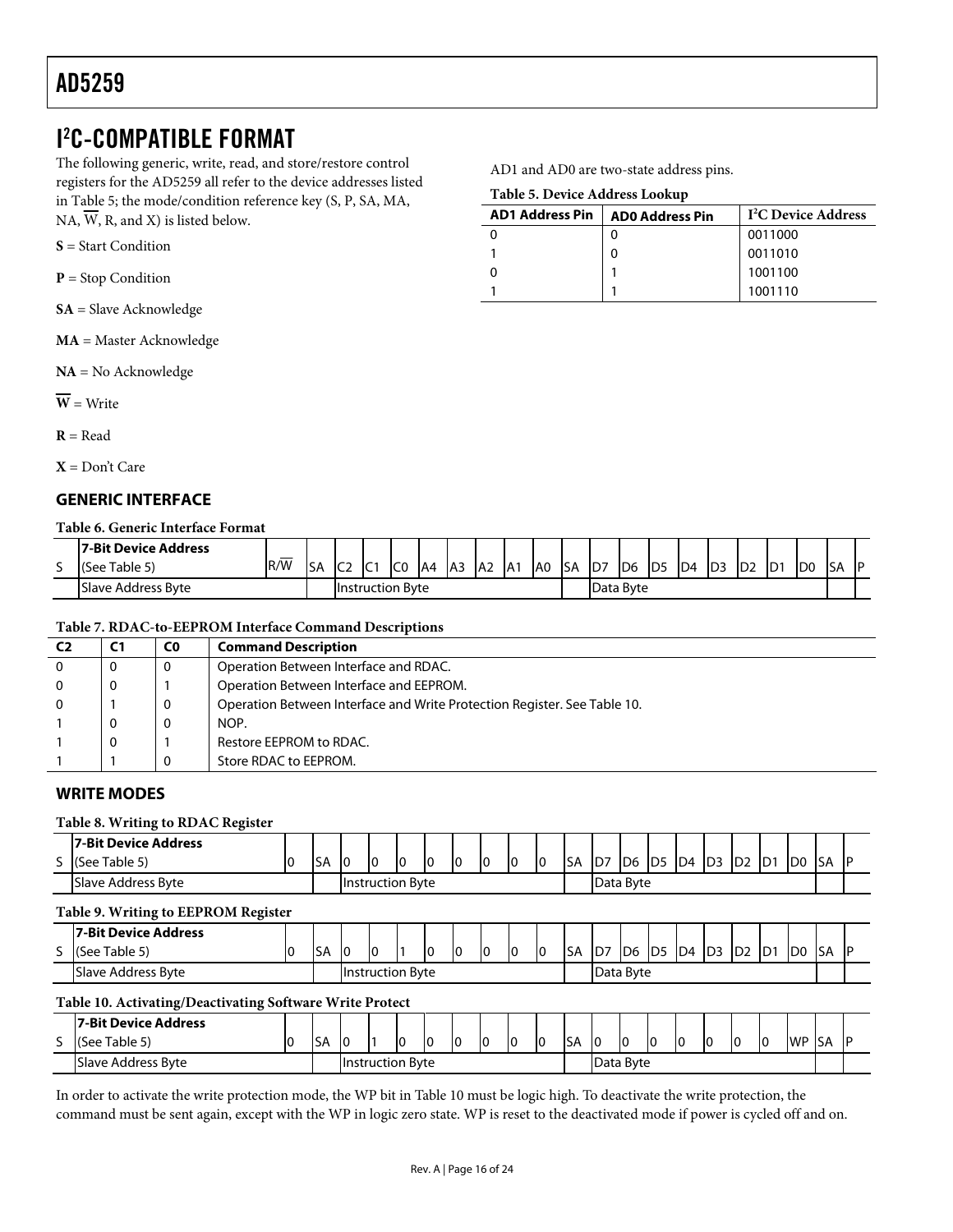## <span id="page-16-1"></span><span id="page-16-0"></span>**READ MODES**

Read modes are referred to as traditional because the first two bytes for all three cases are dummy bytes, which function to place the pointer towards the correct register; this is the reason for the repeat start. Theoretically, this step can be avoided if the user reads a register previously written to. For example, if the EEPROM was just written to, the user can then skip the two dummy bytes and proceed directly to the slave address byte, followed by the EEPROM readback data.

### **Table 11. Traditional Readback of RDAC Register Value**

| <b>17-Bit Device Address</b>                  |  |                  |  |  |  |                                             |        |            |  | 17-Bit Device Address |  |  |                                           |  |  |  |  |  |  |
|-----------------------------------------------|--|------------------|--|--|--|---------------------------------------------|--------|------------|--|-----------------------|--|--|-------------------------------------------|--|--|--|--|--|--|
| (See Table 5)                                 |  | 0 SA 0 0 0 0 0 0 |  |  |  |                                             | lololo | <b>ISA</b> |  | (See Table 5)         |  |  | SA  D7  D6  D5  D4  D3  D2  D1  D0  NA  P |  |  |  |  |  |  |
| Slave Address Byte<br><b>Instruction Byte</b> |  |                  |  |  |  | Slave Address Byte<br><b>Read Back Data</b> |        |            |  |                       |  |  |                                           |  |  |  |  |  |  |
|                                               |  |                  |  |  |  |                                             |        |            |  |                       |  |  |                                           |  |  |  |  |  |  |

Repeat start

### **Table 12. Traditional Readback of Stored EEPROM Value**

| 17-Bit Device Address                   |  |        |  |         |                    |  |                       |                | <b>17-Bit Device Address</b> |           |  |                   |  |  |  |         |  |
|-----------------------------------------|--|--------|--|---------|--------------------|--|-----------------------|----------------|------------------------------|-----------|--|-------------------|--|--|--|---------|--|
| : I(See Table 5)                        |  | 0 SA 0 |  | ا ۱۵ Io |                    |  |                       | ' 0 0 0 0 0 SA | (See Table 5)                | <b>SA</b> |  | D6 D5 D4 D3 D2 D1 |  |  |  | DO NAIP |  |
| Slave Address Byte<br>Ilnstruction Byte |  |        |  |         | Slave Address Byte |  | <b>Read Back Data</b> |                |                              |           |  |                   |  |  |  |         |  |

↑ Repeat start

### **STORE/RESTORE MODES**

#### **Table 13. Storing RDAC Value to EEPROM**

|        | <b>7-Bit Device Address</b> |  |                         |  |  |    |    |    |  |     |  |
|--------|-----------------------------|--|-------------------------|--|--|----|----|----|--|-----|--|
| -<br>J | (See Table 5)               |  | <b>ISA</b>              |  |  | IО | 10 | IC |  | וכו |  |
|        | Slave Address Byte          |  | <b>Instruction Byte</b> |  |  |    |    |    |  |     |  |

#### **Table 14. Restoring EEPROM to RDAC**

|                               | 7-Bit Device Address |               |                         |  |   |  |  |      |  |
|-------------------------------|----------------------|---------------|-------------------------|--|---|--|--|------|--|
| $\overline{\phantom{0}}$<br>÷ | (See Table 5)        | $\sim$<br>ıэA |                         |  | ı |  |  | Ac I |  |
|                               | Slave Address Byte   |               | <b>Instruction Byte</b> |  |   |  |  |      |  |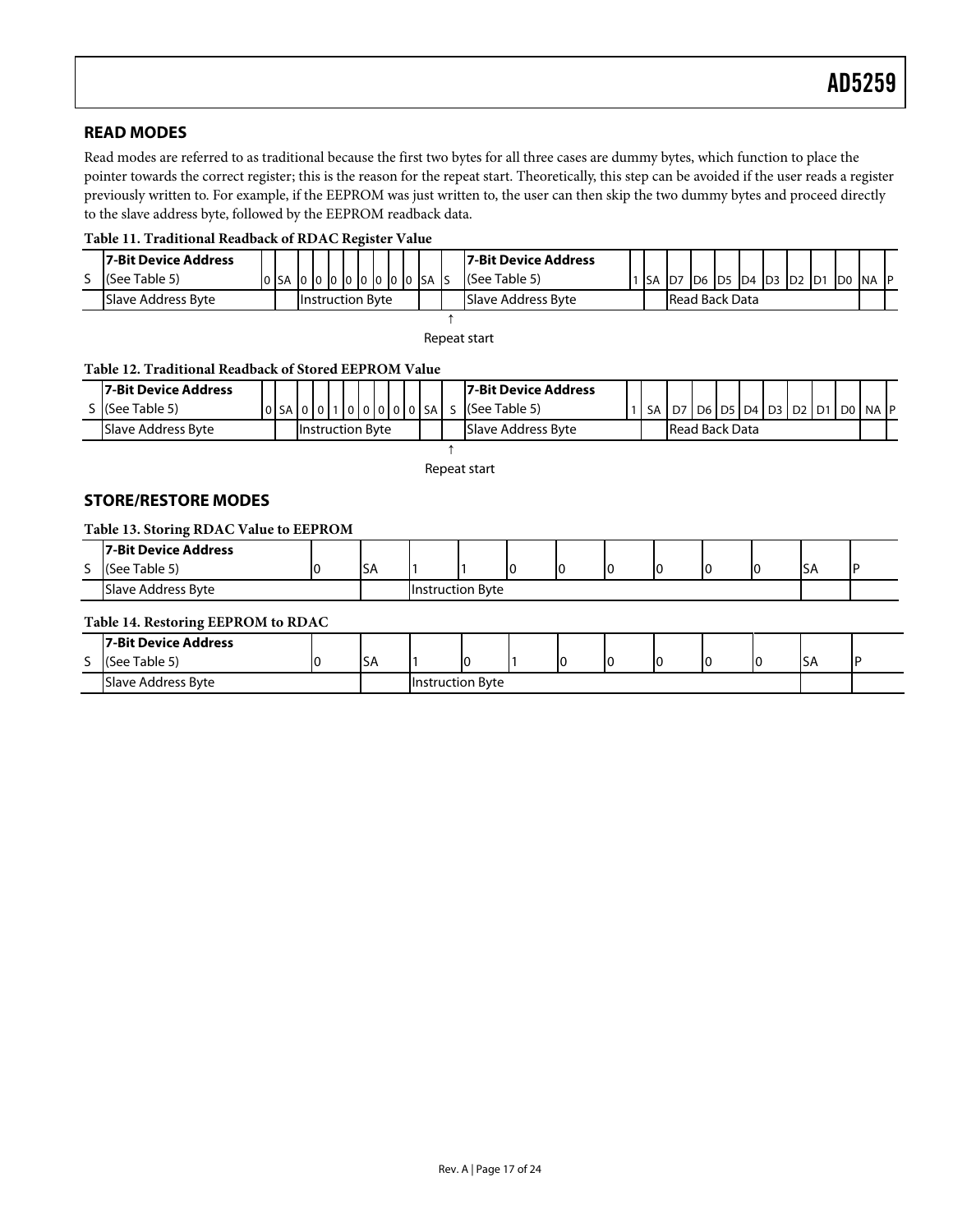### <span id="page-17-1"></span><span id="page-17-0"></span>**TOLERANCE READBACK MODES**





(Unit is Percent. Only Data Bytes are Shown.)

The AD5259 features a patented RAB tolerance storage in the nonvolatile memory. The tolerance is stored in the memory during factory production and can be read by users at any time. The knowledge of stored tolerance allows users to accurately calculate RAB. This feature is valuable for precision, rheostat mode, and open-loop applications where knowledge of absolute resistance is critical.

The stored tolerance resides in the read-only memory and is expressed as a percentage. The tolerance is stored in two memory location bytes in sign magnitude binary form (see Figure 41).

The two EEPROM address bytes are 11110 (sign + integer) and 11111 (decimal number). The two bytes can be individually accessed with two separate commands (see Table 15). Alternatively, readback of the first byte followed by the second byte can be done in one command (see Table 16). In the latter case, the memory pointer will automatically increment from the first to the second EEPROM location (increments from 11110 to 11111) if read consecutively.

In the first memory location, the MSB is designated for the sign ( $0 = +$  and  $1 = -$ ) and the seven LSBs are designated for the integer portion of the tolerance. In the second memory location, all eight data bits are designated for the decimal portion of tolerance. Note the decimal portion has a limited accuracy of only 0.1%. For example, if the rated  $R_{AB} = 10 \text{ k}\Omega$ and the data readback from Address 11110 shows 0001 1100, and Address 11111 shows 0000 1111, then the tolerance can be calculated as

05026-005

5026-005

 $MSB: 0 = +$ Next 7 MSB: 001 1100 = 28 8 LSB: 0000  $1111 = 15 \times 2^{-8} = 0.06$ *Tolerance* = +28.06% *Rounded Tolerance* = +28.1% and therefore,  $R_{AB\_ACTUAL} = 12.810 \text{ k}\Omega$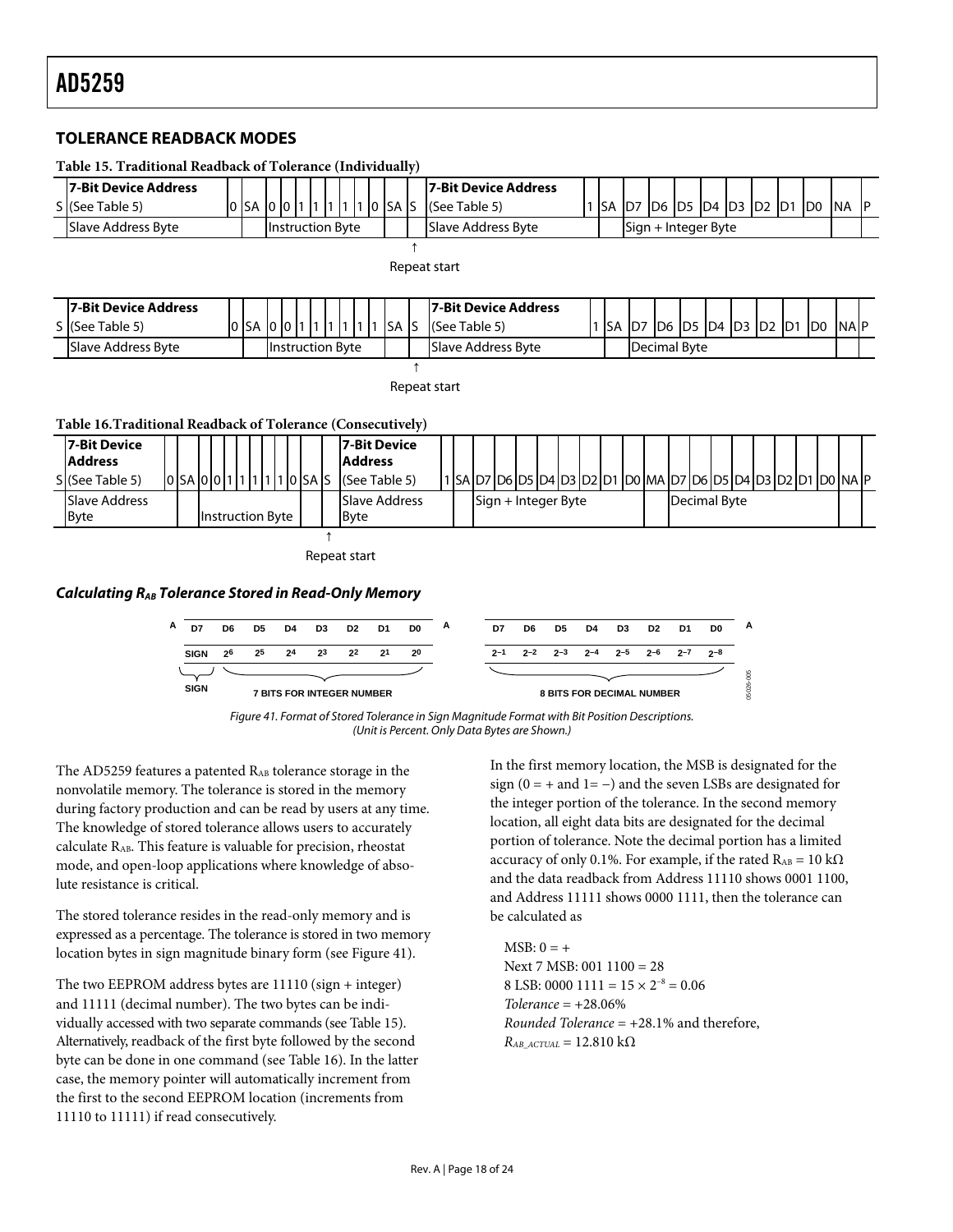## <span id="page-18-0"></span>**ESD PROTECTION OF DIGITAL PINS AND RESISTOR TERMINALS**

The AD5259  $V_{DD}$ ,  $V_{LOGIC}$ , and GND power supplies define the boundary conditions for proper 3-terminal and digital input operation. Supply signals present on Terminal A, Terminal B, and Terminal W that exceed  $V_{DD}$  or GND are clamped by the internal forward biased ESD protection diodes (see Figure 42). Digital Input SCL and Digital Input SDA are clamped by ESD protection diodes with respect to  $V_{LOGIC}$  and GND as shown in Figure 43.



Figure 42. Maximum Terminal Voltages Set by V<sub>DD</sub> and GND



Figure 43. Maximum Terminal Voltages Set by VLOGIC and GND

## **POWER-UP SEQUENCE**

Because the ESD protection diodes limit the voltage compliance at Terminal A, Terminal B, and Terminal W (see Figure 42), it is important to power  $GND/V_{DD}/V_{LOGIC}$  before applying any voltage to Terminal A, Terminal B, and Terminal W; otherwise, the diode is forward biased, so the V<sub>DD</sub> and V<sub>LOGIC</sub> are powered unintentionally and may affect the user's circuit. The ideal powerup sequence is in the following order: GND, V<sub>DD</sub>, V<sub>LOGIC</sub>, digital inputs, and then  $V_A$ ,  $V_B$ ,  $V_W$ . The relative order of powering  $V_A$ ,  $V_B$ ,  $V_W$ , and the digital inputs is not important as long as they are powered after  $GND/V_{DD}/V_{LOGIC}$ .

### **LAYOUT AND POWER SUPPLY BYPASSING**

It is good practice to use compact, minimum lead length layout design. The leads to the inputs should be as direct as possible with minimum conductor length. Ground paths should have low resistance and low inductance.

Similarly, it is also good practice to bypass the power supplies with quality capacitors for optimum stability. Supply leads to the device should be bypassed with disc or chip ceramic capacitors of 0.01 μF to 0.1 μF. Low ESR 1 μF to 10 μF tantalum or electrolytic capacitors should also be applied at the supplies to minimize any transient disturbance and low frequency ripple (see Figure 44). The digital ground should also be joined remotely to the analog ground at one point to minimize the ground bounce.



Figure 44. Power Supply Bypassing

### **MULTIPLE DEVICES ON ONE BUS**

The AD5259 has two configurable address pins, Pin AD0 and Pin AD1. The state of these two pins is registered upon powerup and decoded into a corresponding I<sup>2</sup>C-compatible 7-bit address (see [Table 5\)](#page-15-1). This allows up to four devices on the bus to be written to or read from independently.

### **EVALUATION BOARD**

An evaluation board, with all necessary software, is available to program the AD5259 from any PC running Windows® 98/ 2000/ XP. The graphical user interface, as shown in Figure 45, is straightforward and easy to use. More detailed information is available in the board's user manual.



Figure 45. AD5259 Evaluation Board Software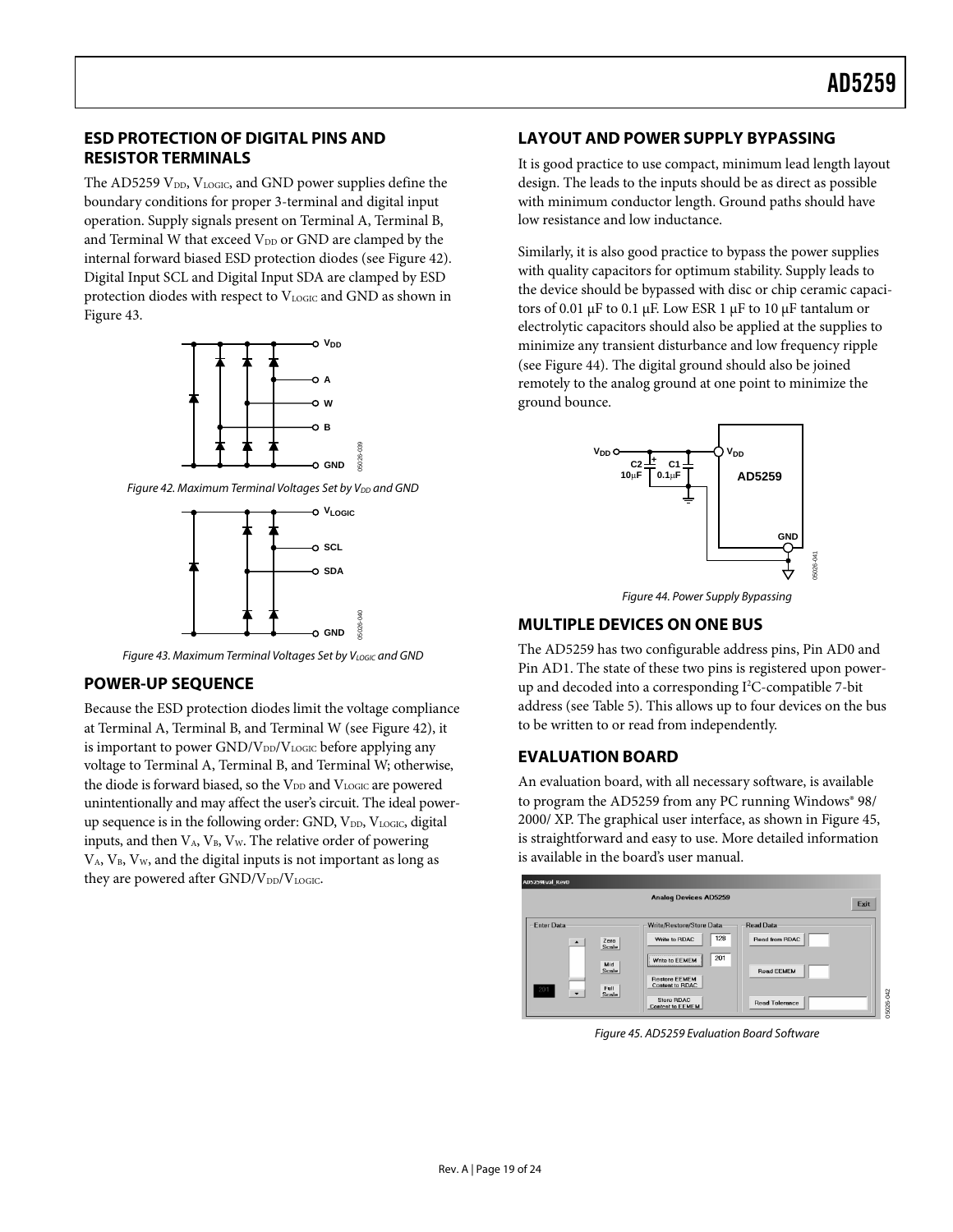# <span id="page-19-1"></span><span id="page-19-0"></span>DISPLAY APPLICATIONS

## **CIRCUITRY**

A special feature of the AD5259 is its unique separation of the VLOGIC and V<sub>DD</sub> supply pins. The separation provides greater flexibility in applications that do not always provide needed supply voltages.

In particular, LCD panels often require a  $V_{COM}$  voltage in the range of 3 V to 5 V. The circuit in Figure 46 is the rare exception in which a 5 V supply is available to power the digital potentiometer.



Figure 46. V<sub>COM</sub> Adjustment Application

In the more common case shown in Figure 47, only analog 14.4 V and digital logic 3.3 V supplies are available. By placing discrete resistors above and below the digital potentiometer,  $V_{DD}$  can now be tapped off the resistor string itself. Based on the chosen resistor values, the voltage at  $V_{DD}$  in this case equals 4.8 V, allowing the wiper to be safely operated all the way up to 4.8 V. The current draw of V<sub>DD</sub> will not affect that node's bias because it is only on the order of microamps. VLOGIC is tied to the MCU's 3.3 V digital supply because  $V_{LOGIC}$  will draw the 35 mA which is needed when writing to the EEPROM. It would be impractical to try and source 35 mA through the 70 k $\Omega$  resistor, therefore,  $V_{\text{LOGIC}}$  is not connected to the same node as  $V_{\text{DD}}$ .

For this reason,  $V_{\text{LOGIC}}$  and  $V_{\text{DD}}$  are provided as two separate supply pins that can either be tied together or treated independently; VLOGIC supplying the logic/EEPROM with power, and  $V_{DD}$  biasing up the A, B, and W terminals for added flexibility.



Figure 47. Circuitry When a Separate Supply is Not Available for  $V_{DD}$ 

For a more detailed look at this application, refer to the article, "Simple VCOM Adjustment uses any Logic Supply Voltage" in the September 30, 2004 issue of *EDN* magazine.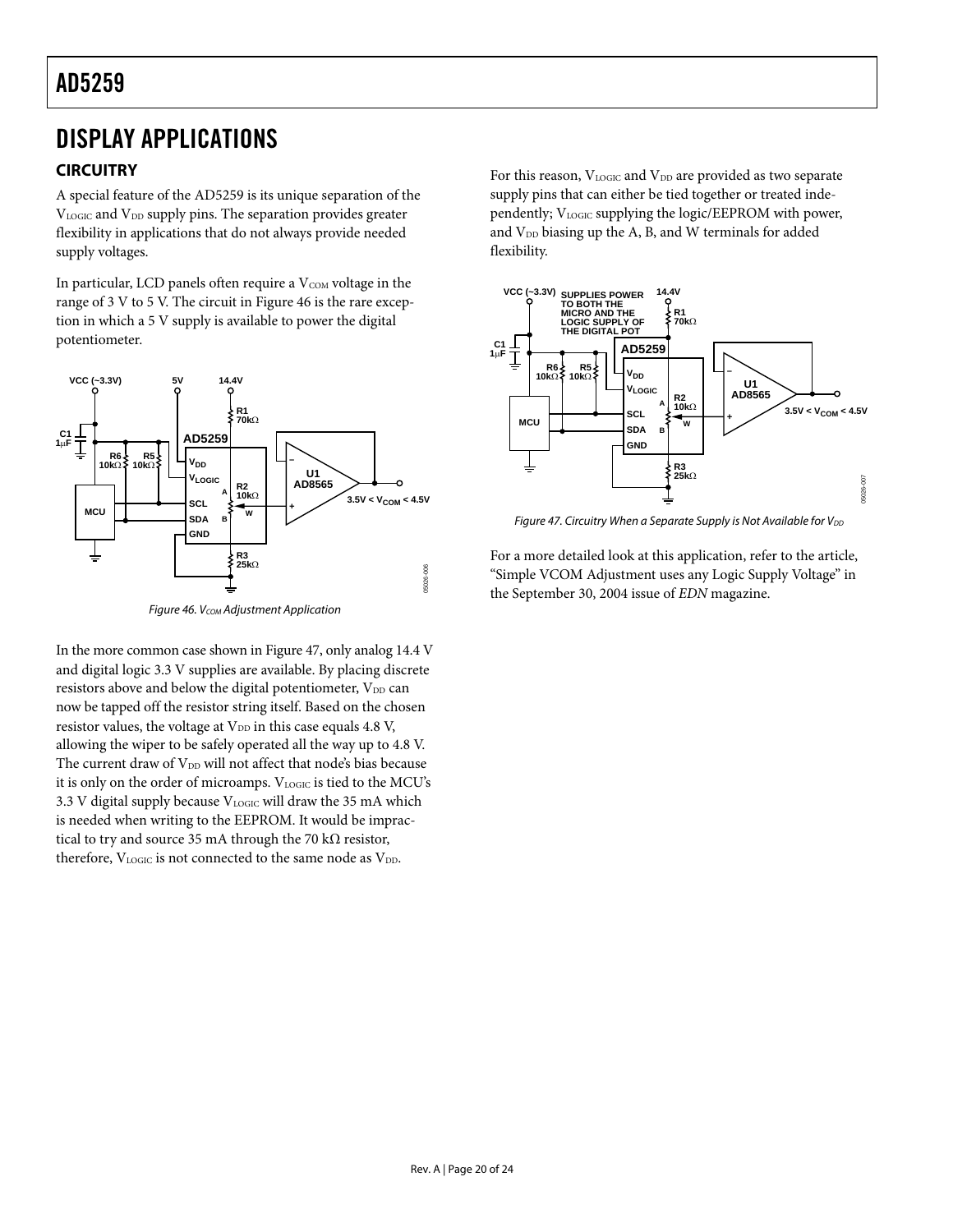## <span id="page-20-0"></span>OUTLINE DIMENSIONS



Figure 48. 10-Lead Mini Small Outline Package [MSOP] (RM-10) Dimensions shown in millimeters



Figure 49. 10-Lead Lead Frame Chip Scale Package [LFCSP\_WD]

3 mm × 3 mm Body, Very Very Thin, Dual Lead  $(CP-10-9)$ Dimensions shown in millimeters

### **ORDERING GUIDE**

| Model                     | $\mathsf{R}_{AB}(\Omega)$ | <b>Temperature</b>                   | <b>Package Description</b> | <b>Package Option</b> | <b>Branding</b>  |
|---------------------------|---------------------------|--------------------------------------|----------------------------|-----------------------|------------------|
| AD5259BRMZ5 <sup>1</sup>  | 5 k                       | $-40^{\circ}$ C to $+85^{\circ}$ C   | 10-Lead MSOP               | <b>RM-10</b>          | D <sub>4</sub> P |
| AD5259BRMZ5-R71           | 5 k                       | $-40^{\circ}$ C to $+85^{\circ}$ C   | 10-Lead MSOP               | RM-10                 | D <sub>4</sub> P |
| AD5259BCPZ5-R71           | 5 k                       | $-40^{\circ}$ C to $+85^{\circ}$ C   | 10-Lead LFCSP WD           | $CP-10-9$             | D <sub>4</sub> P |
| AD5259BRMZ10 <sup>1</sup> | 10k                       | $-40^{\circ}$ C to $+85^{\circ}$ C   | 10-Lead MSOP               | RM-10                 | D40              |
| AD5259BRMZ10-R71          | 10k                       | $-40^{\circ}$ C to $+85^{\circ}$ C   | 10-Lead MSOP               | RM-10                 | D <sub>4</sub> O |
| AD5259BCPZ10-R71          | 10k                       | $-40^{\circ}$ C to $+85^{\circ}$ C   | 10-Lead LFCSP WD           | $CP-10-9$             | D <sub>4</sub> O |
| AD5259BRMZ50 <sup>1</sup> | 50 k                      | $-40^{\circ}$ C to $+85^{\circ}$ C . | 10-Lead MSOP               | RM-10                 | D <sub>4</sub> R |
| AD5259BRMZ50-R71          | 50 k                      | $-40^{\circ}$ C to $+85^{\circ}$ C   | 10-Lead MSOP               | RM-10                 | D <sub>4</sub> R |
| AD5259BCPZ50-R71          | 50 k                      | $-40^{\circ}$ C to $+85^{\circ}$ C   | 10-Lead LFCSP WD           | $CP-10-9$             | D <sub>4</sub> R |
| AD5259BRMZ1001            | 100k                      | $-40^{\circ}$ C to $+85^{\circ}$ C   | 10-Lead MSOP               | RM-10                 | D <sub>4</sub> S |
| AD5259BRMZ100-R71         | 100k                      | $-40^{\circ}$ C to $+85^{\circ}$ C   | 10-Lead MSOP               | RM-10                 | D <sub>4</sub> S |
| AD5259BCPZ100-R71         | 100k                      | $-40^{\circ}$ C to $+85^{\circ}$ C   | 10-Lead LFCSP WD           | $CP-10-9$             | D <sub>4</sub> S |
| AD5259EVAL <sup>2</sup>   |                           |                                      | <b>Evaluation Board</b>    |                       |                  |

 $1 Z = Pb$ -free part.

<sup>2</sup> The evaluation board is shipped with the 10 kΩ R<sub>AB</sub> resistor option; however, the board is compatible with all available resistor value options.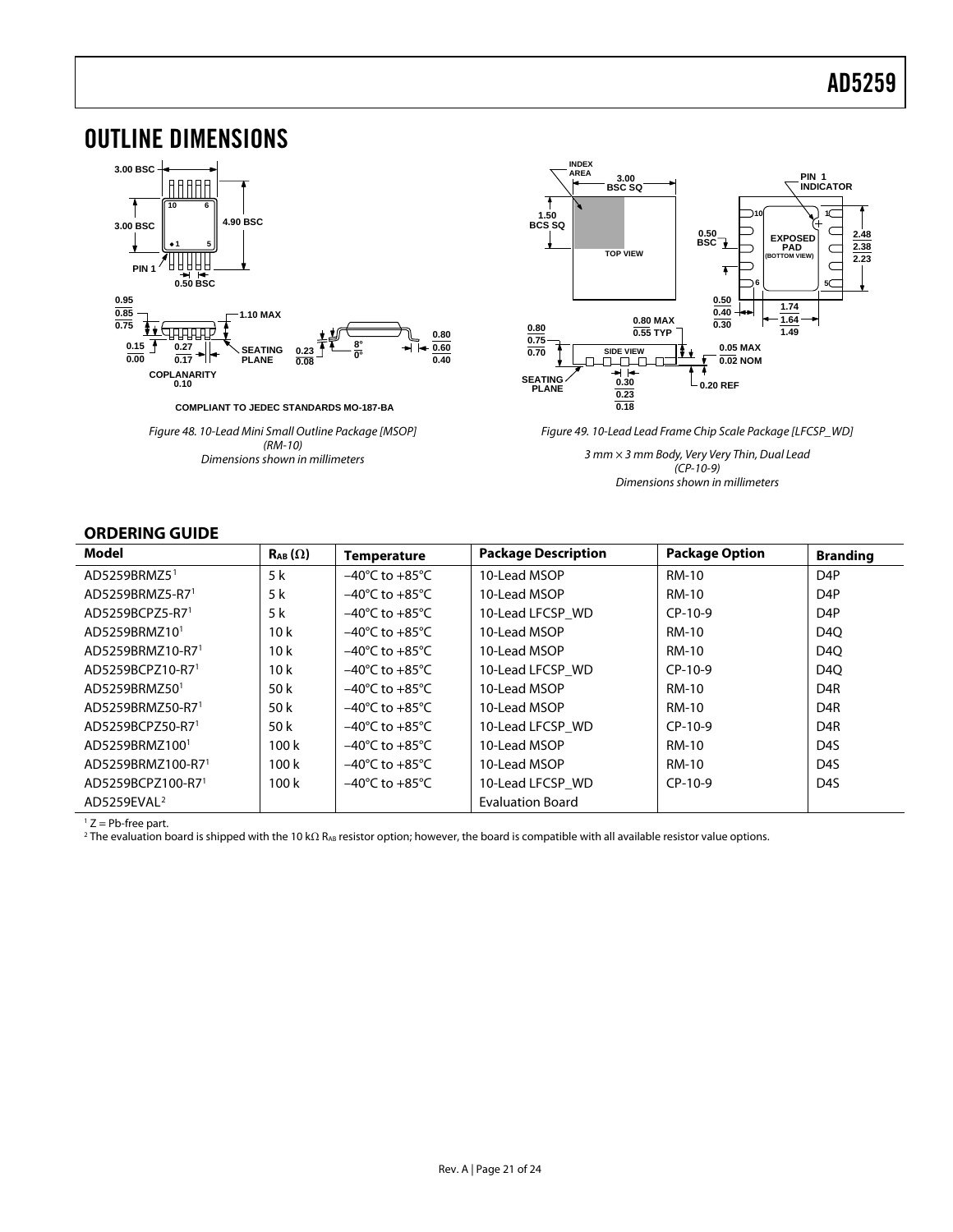# **NOTES**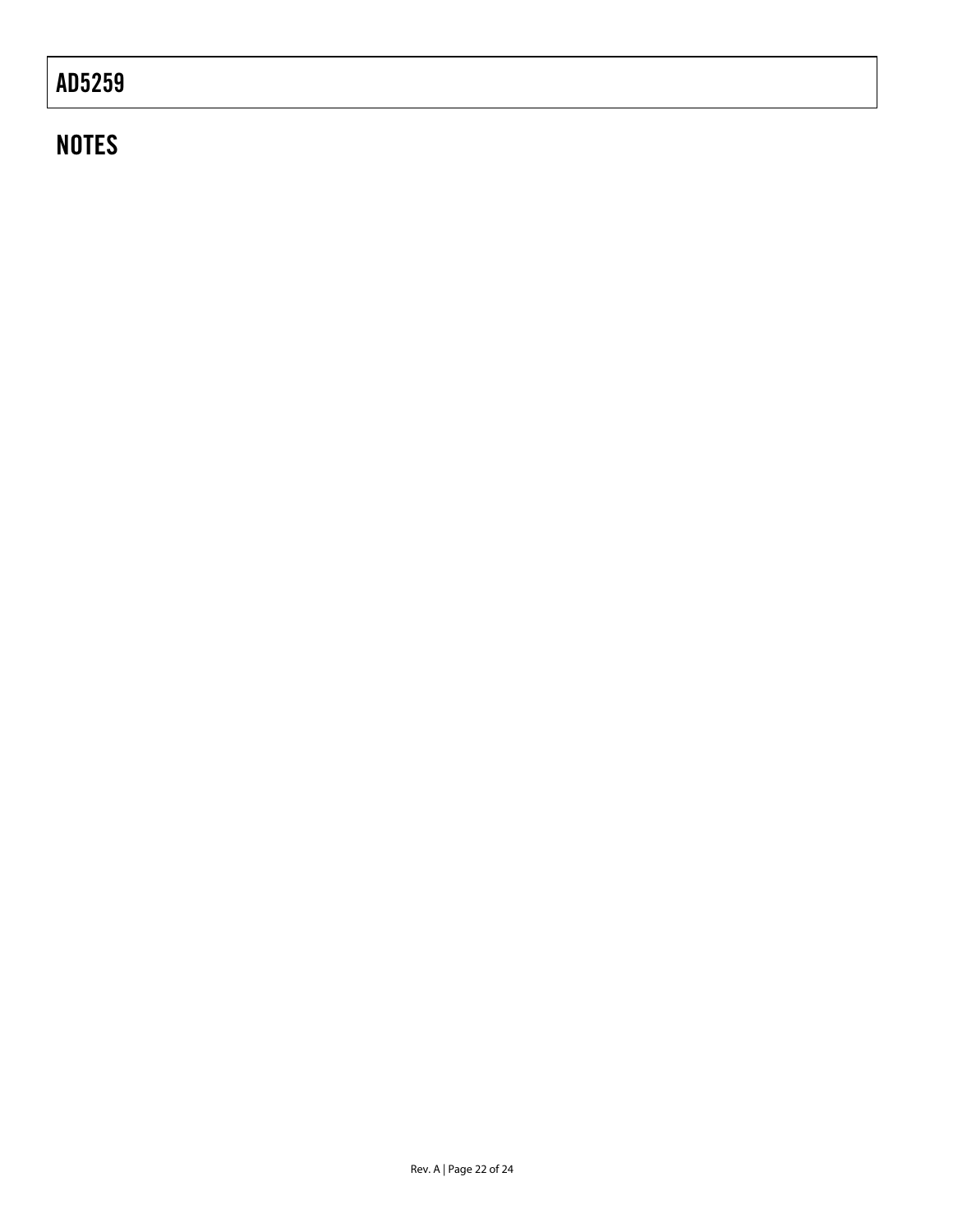# **NOTES**